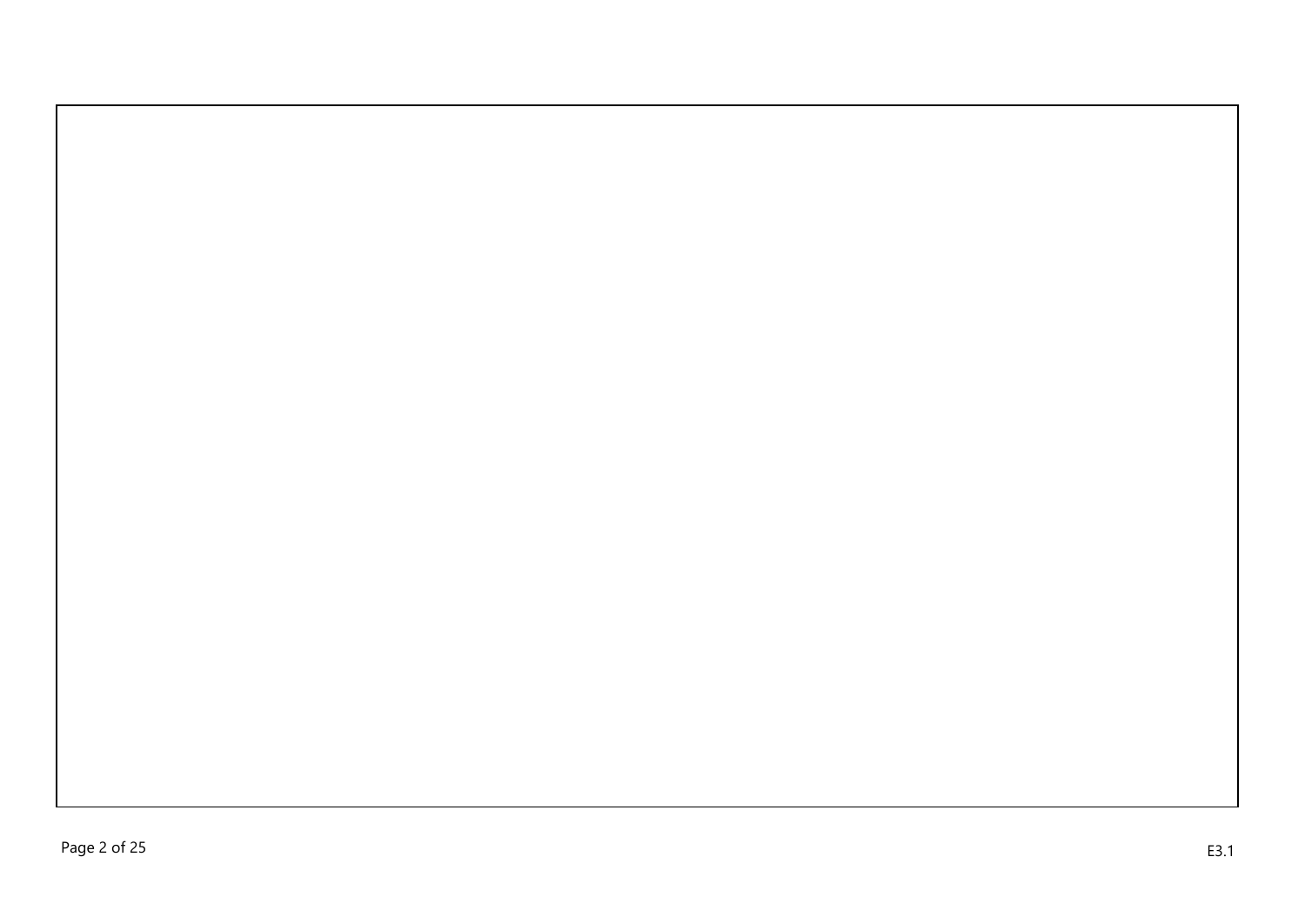| #                 | Island           | House Name             | Name                   | Sex       | National ID | ، ه ، ره<br>پر ۽ برگ            | ىئرىتر                               |
|-------------------|------------------|------------------------|------------------------|-----------|-------------|---------------------------------|--------------------------------------|
|                   | B. Eydhafushi    |                        |                        |           |             |                                 |                                      |
|                   | B. Eydhafushi    | Gandhakoalhimaage      | Hamna Hassan           | F         | A248438     | ر<br>ئەستىر ئا ئوچ ئ            | رونۇ بەسكىر                          |
| <b>B.</b> Maalhos |                  |                        |                        |           |             |                                 |                                      |
| $\mathcal{P}$     | B. Maalhos       | Bahaareege             | Sadhna Ibrahim         | F         | A110021     | پر شمېر ئا                      | בינית תסתניק                         |
| HA. Baarah        |                  |                        |                        |           |             |                                 |                                      |
| 3                 | HA. Baarah       | Meynaage               | Saheela Solih          | F         | A083588     | ں بو ،<br>حرمتری                | استهارته الشعرور<br>السنة المستعرفية |
| $\overline{4}$    | HA. Baarah       | Venus Villa            | Abdulla Husaam Ibrahim | M         | A238211     | ە بىر مەھ ئ <sup>ۇ</sup>        | رە قراللە بر شوم مەھكرىدى            |
| 5                 | HA. Baarah       | Venus Villa            | Shunana Ibrahim        | F         | A293010     | <sub>مە</sub> بىر سىمو ئۇ       | يمشر معتربه                          |
|                   | HA. Hoarafushi   |                        |                        |           |             |                                 |                                      |
| 6                 | HA. Hoarafushi   | Ahimaa Aage            | Mariyam Hafeeza        | F         | A159029     | لريزوج                          | رەرە بەر                             |
|                   | HA. Molhadhoo    |                        |                        |           |             |                                 |                                      |
|                   | HA. Molhadhoo    | Finifenmaage           | Ahmed Thoha            | M         | A259669     | ار سرچ هغه چې                   | رەر دە                               |
|                   | HA. Muraidhoo    |                        |                        |           |             |                                 |                                      |
| 8                 | HA. Muraidhoo    | Hiyaleege              | Fathmath Ameena        | F         | A058459     | رېزىپە                          | ڙوڌو پڙيڙ                            |
|                   | HDh. Hanimaadhoo |                        |                        |           |             |                                 |                                      |
| 9                 | HDh. Hanimaadhoo | Tharividhaa Aage       | Naushad Adam           | ${\sf M}$ | A133076     | ر<br>ئەمرەپە قرار ئ             | ر د و د وره<br>سمد شوتر گرفرو        |
|                   | HDh. Nellaidhoo  |                        |                        |           |             |                                 |                                      |
| 10                | HDh. Nellaidhoo  | Happy Sun              | Nazima Saud            | F         | A229142     | ئەرپەسىر                        | سَّمْوِدَّ ڪمەند                     |
|                   | HDh. Vaikaradhoo |                        |                        |           |             |                                 |                                      |
| 11                | HDh. Vaikaradhoo | Mercury House          | Ibrahim Zahir          | ${\sf M}$ | A128459     | ۇ ئە <sub>مم</sub> رىرى م       | وە ئۆر ئۆرلى                         |
|                   | L. Dhanbidhoo    |                        |                        |           |             |                                 |                                      |
| 12                | L. Dhanbidhoo    | Manzil                 | Mariyam Saani          | F         | A312893     | 5 يرى پى                        | د عرور هم محمد معرض الله             |
| Male'             |                  |                        |                        |           |             |                                 |                                      |
| 13                | Male'            | Dhaftharu. No RS 12241 | Abdul Muhusin Hassan   | ${\sf M}$ | A240075     | رەرى ئىر ئىر ھەتە بىر سىر 12241 | رەپەرەپ بەر بەسەس                    |
| 14                | Male'            | Dhaftharu. No RS 13409 | Aishath Husna          | F         | A240077     | ىرومۇ. بىر مەھمە برىسو 13409    | مەر ئىق بىر ئىشكى                    |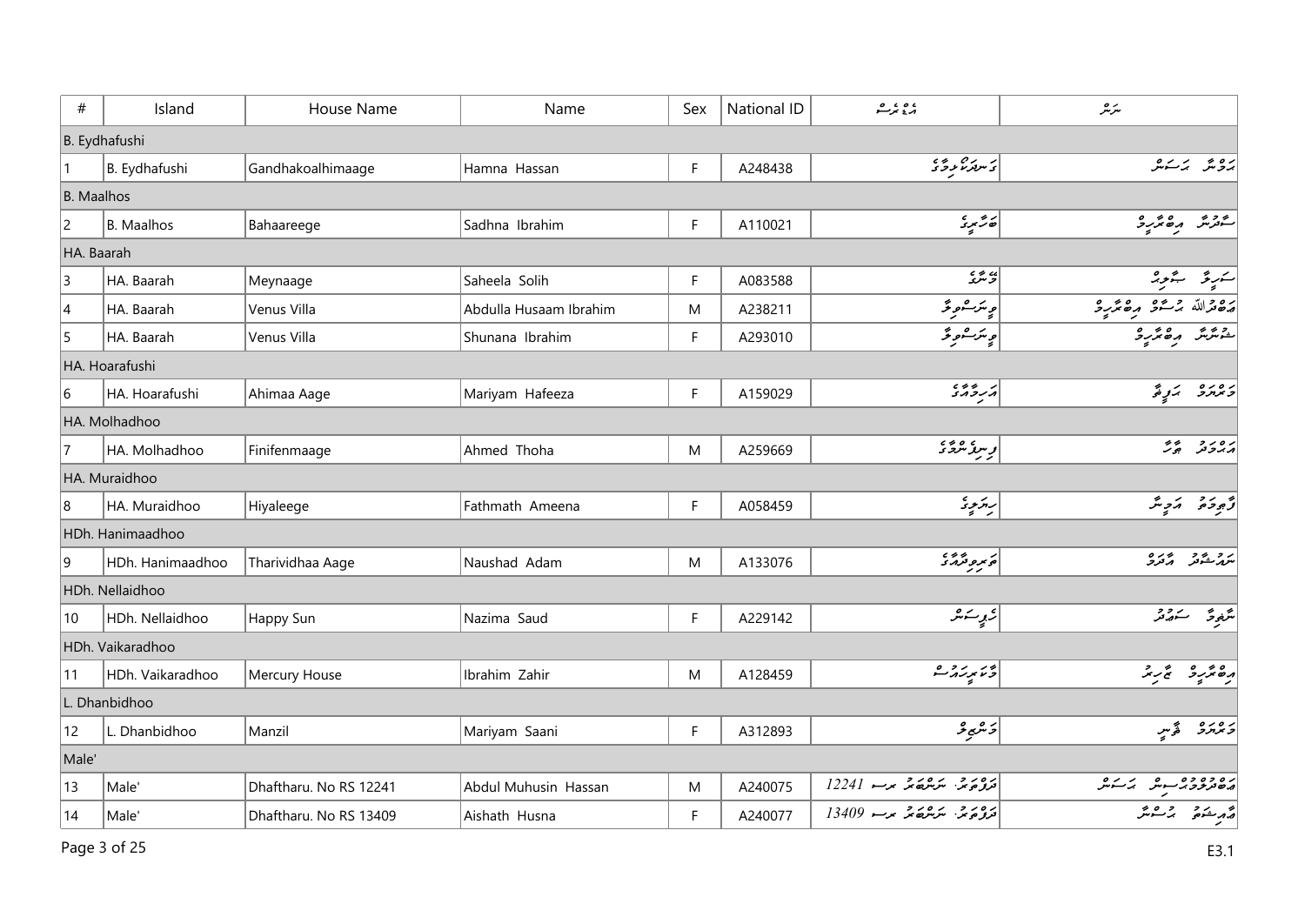| 15          | Male'            | Dhaftharu. No RS 14575      | Sofiyya Idrees          | F         | A054766 | رەر بىر سەھەتمە بىر 14575             | سكوره مد مرسر مريت                                        |
|-------------|------------------|-----------------------------|-------------------------|-----------|---------|---------------------------------------|-----------------------------------------------------------|
| 16          | Male'            | Dhaftharu. No RS 14576      | Hawwa Alveena           | F         | A159370 | يوق مرد. سرچھ تر سے 14576             | رەپ ، ۋە ئىگە                                             |
| 17          | Male'            | Dhaftharu. No RS 2436       | Ibrahim Moosa           | M         | A065683 | قرزە ئەتى. سەبىر ھەتمە ئەسىر 2436     | دومثر<br>ەر ھەتمەر 2<br>ر                                 |
| 18          | Male'            | Dhaftharu. No RS 2964       | Aishath Ibrahim         | F.        | A078077 | تروپر شریف پرے 2964                   | پھر ڪر ج<br>ەھ ئەرى                                       |
| 19          | Male'            | Dhaftharu. No RS 5488       | Mohamed Atheef          | M         | A056798 | قروم پر سرچی پر ب                     | ورەرد رە                                                  |
| 20          | Male'            | H. Rangumaage               | Mohamed Shafeeq         | M         | A037312 | ر موسوع <i>ی</i><br>ر موسوع ی         | ورەر دىم ئىر                                              |
| 21          | Male'            | H. Rangumaage               | Khadeeja Ibrahim        | F         | A037341 | ر . بر ه و و ،<br>ر . بر سری و ی      | تَامِيعٌ مِنْ الْمُحْرِدُ                                 |
| 22          | Male'            | H. Rangumaage Hulhangubai   | Dawood Ismail           | M         | A024903 | ر. برموده ورسود.                      | ودد و شر <i>گرفت</i> گر                                   |
| 23          | Male'            | Hulhu Male'. Flat No 2-1-09 | Ahmed Suaidhu           | ${\sf M}$ | A312500 | 2-1-09 روم مردم كال-1-2               | גם גב בגב<br>גגבע הבלגע                                   |
|             | N. Magoodhoo     |                             |                         |           |         |                                       |                                                           |
| 24          | N. Magoodhoo     | Fithuroanuvilaa             | Umar Ibrahim            | ${\sf M}$ | A026523 | ر وه تر <sub>مرک</sub> و محر          | 5, 20, 50, 50                                             |
| R. Alifushi |                  |                             |                         |           |         |                                       |                                                           |
| 25          | R. Alifushi      | Niuma                       | Amjad Ibrahim           | M         | A113602 | سرژی                                  | גפגב גליליק                                               |
|             | R. Angolhitheemu |                             |                         |           |         |                                       |                                                           |
| 26          | R. Angolhitheemu | Boduge                      | Hawwa Nasira            | F         | A255650 | 550                                   | برەپچ<br>ىئرىبەتر                                         |
|             | R. Inguraidhoo   |                             |                         |           |         |                                       |                                                           |
| 27          | R. Inguraidhoo   | Endherimaage                | Abdul Rafiu Abdul Gadir | M         | A092458 | پر هر پر پر پر<br>  پر سر پر پر پر پر | ر ۵۶۵۰ - د ۵۶۵۰ د میکند.<br>مان مرد مرو مان مان مرکز توسر |
|             | R. Kandholhudhoo |                             |                         |           |         |                                       |                                                           |
| 28          | R. Kandholhudhoo | Dhiggaamaage                | Moomina Ibrahim         | F         | A240814 | ه ۵ پو د<br>تو <i>۸ پ</i>             | בגבית גםתקב                                               |
|             | R. Meedhoo       |                             |                         |           |         |                                       |                                                           |
| 29          | R. Meedhoo       | <b>Villow Diamond</b>       | Saudhulla Ahmed         | M         | A092745 | ە ئەبەر ئەرە                          | يحصر الله مرورو                                           |
|             | R. Rasgetheemu   |                             |                         |           |         |                                       |                                                           |
| 30          | R. Rasgetheemu   | Aafathis                    | Mausooma Ibrahim        | F         | A238112 | پژومو مشر                             | נג מז כל כל                                               |
| 31          | R. Rasgetheemu   | Aaraamuge                   | Hassan Atheef           | M         | A238845 | ږ د د د<br>د ترو د                    | برسكاش مكافوقر                                            |
| 32          | R. Rasgetheemu   | Aavila                      | Mohamed Nasir           | M         | A139075 | أرحمو محر                             | ورەرد شەرد<br><i>בىد</i> ەردىس ش                          |
| 33          | R. Rasgetheemu   | Aavila                      | Ibrahim Ruham           | M         | A242064 | تړه پرمخه                             | دەنجرىر دەە                                               |
|             |                  |                             |                         |           |         |                                       |                                                           |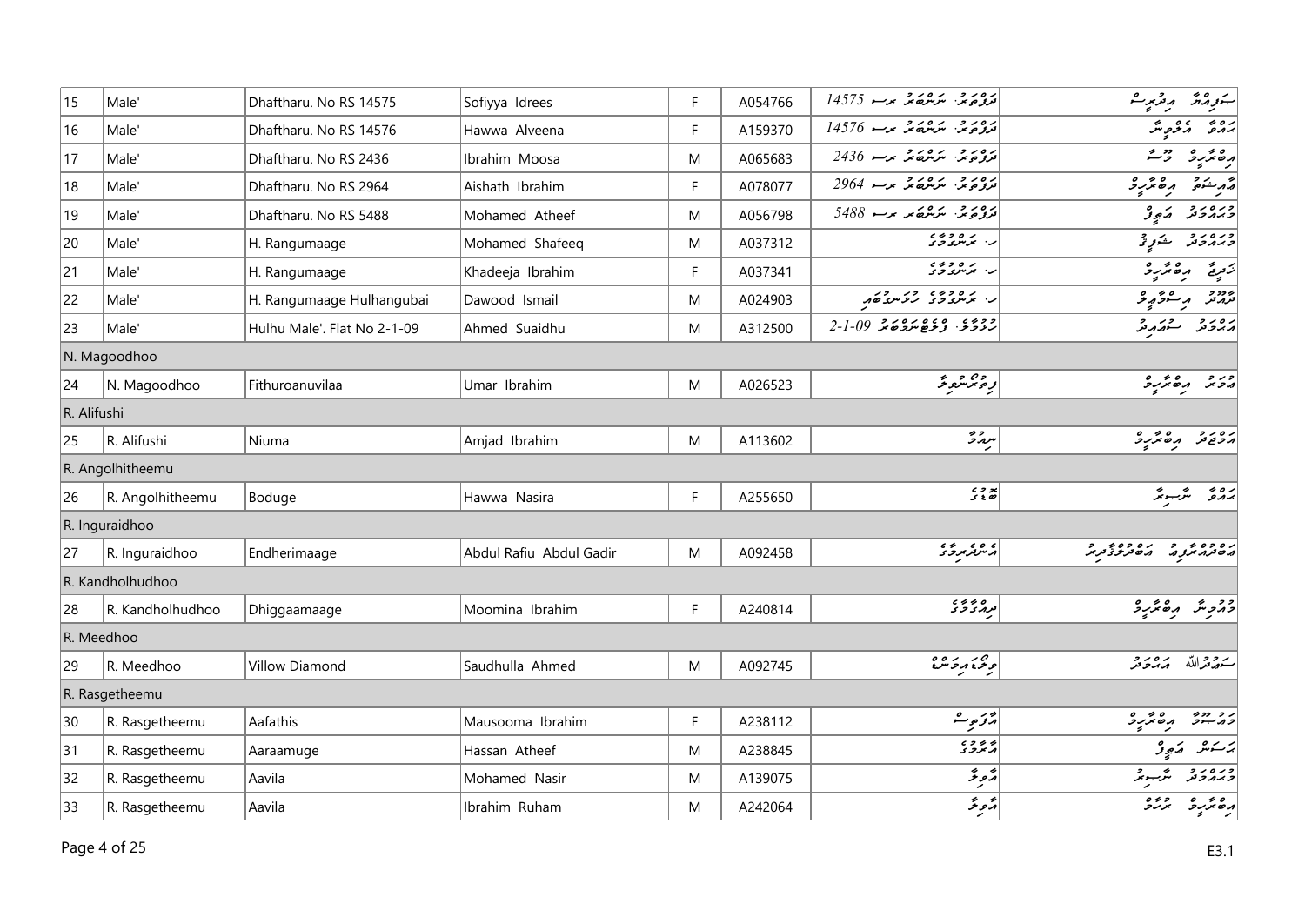| 34 | R. Rasgetheemu | Aavila             | Fathmath Malsa       | F  | A242067 | رحمو محم                                    | توره دوت                                                     |
|----|----------------|--------------------|----------------------|----|---------|---------------------------------------------|--------------------------------------------------------------|
| 35 | R. Rasgetheemu | Ahimaage           | Moosa Ismail         | M  | A048864 | ەرچ                                         | ادوية<br>برىشۇپەيى                                           |
| 36 | R. Rasgetheemu | Ahimaage           | Ahmed Abdulla        | M  | A238078 | أوسرونا                                     | بره برو بره قرالله                                           |
| 37 | R. Rasgetheemu | Alamaage           | Aishath Abdul Rahman | F. | A239565 | برژی                                        | ره وه ره د ه<br>په <i>ه تر د بر ب</i> ر څ<br>پر<br>پر کر شوی |
| 38 | R. Rasgetheemu | Alhivilla ge       | Haleema Zakariyya    | F  | A082030 | در در دی<br>  در در                         | ג'בָר הַעֹתְרָת                                              |
| 39 | R. Rasgetheemu | Alhivilla ge       | Ali Rasheed          | M  | A238146 | ە ئەرە ۋە                                   | أوسمج المخرجة                                                |
| 40 | R. Rasgetheemu | Alhivilla ge       | Mariyam Leela        | F  | A238151 | <br>  پر در و و د                           | ر ه ر ه<br><del>ر</del> بربرو<br>حرِقَر                      |
| 41 | R. Rasgetheemu | Aluvimaage         | Azeeza Hussain       | F  | A239716 | ر و په ،<br>مرخورد د                        | -<br>بر سکهر مگر<br>لهَ بِي بِجَ                             |
| 42 | R. Rasgetheemu | Amaan              | Samaha Hameed        | F. | A238369 | ىر بۇ ھ<br>مە <del>ر</del> ئىر              | سەۋرىيە<br>برَدٍ قر                                          |
| 43 | R. Rasgetheemu | Aman               | Abdul Ganee Ali      | M  | A009495 | برىر ھ                                      | גפרפג הת                                                     |
| 44 | R. Rasgetheemu | Aman               | Ahmed Anees          | M  | A239819 | برىر ھ                                      | أرەر ئەربى                                                   |
| 45 | R. Rasgetheemu | Andhalus           | Adam Ibrahim         | M  | A238560 | پر عربر و ے                                 | $rac{1}{2}$<br>ر د ه<br>د ترو                                |
| 46 | R. Rasgetheemu | Arromaa            | Shakira Ibrahim      | F  | A145272 | ى مى بو<br>مەنىرى                           | ە ھەتئەپە<br>ىشەرىتىر                                        |
| 47 | R. Rasgetheemu | <b>Arrow Villa</b> | Hawwa Nasira         | F  | A240062 | وجرعر محر                                   | بره پچ<br>ىتزىبە تە                                          |
| 48 | R. Rasgetheemu | Asia               | Ibrahim Adam         | M  | A128539 | ر،<br>در سه دیر<br>$\overline{\phantom{a}}$ | پر ہ<br>مرکز<br>ە ھەترىرى<br>برھەترىرى                       |
| 49 | R. Rasgetheemu | Asia               | Mariyam Saeedha      | F. | A239834 | ر،<br>در سه در<br>$\overline{\phantom{a}}$  | ر ه ر ه<br><del>و</del> بربرو<br>سەرپەتىر                    |
| 50 | R. Rasgetheemu | Asia               | Ali Hathim           | M  | A239840 | ي<br>مرسور                                  | $rac{1}{2}$                                                  |
| 51 | R. Rasgetheemu | Asia               | Mohamed Suhail       | M  | A239842 | ر،<br>در سه دیگر                            | و ر ه ر و<br><i>و پر</i> پر <del>و</del> ر<br>شەئەر بۇ       |
| 52 | R. Rasgetheemu | Asia               | Aminath Shafga       | F. | A242076 | ار<br>اگر سوچر                              | لمجمع يتموهم<br>شتونۇ                                        |
| 53 | R. Rasgetheemu | Asurumage          | Hassan Idhrees       | M  | A144461 | ر د د د ،                                   | ىرىكىش مەقرىپرىش                                             |
| 54 | R. Rasgetheemu | Bageechaage        | Aishath Shaheena     | F  | A080563 | ر<br>ئەس ئىمى                               | ىشتەر بىگر<br>پر<br>دگرم شومی                                |
| 55 | R. Rasgetheemu | Bageechaage        | Aminath Saniyya      | F  | A093531 | ے پر پچ<br>م                                | سەسەر<br>أأرمز                                               |
| 56 | R. Rasgetheemu | Bageechaage        | Ilyas Mahmood        | M  | A093946 | ے پر پچ<br>م                                | ەر ۋە ئە<br>ر ه دد د<br>تربر تر                              |
| 57 | R. Rasgetheemu | Bahaaruge          | Mariyam Rasheeda     | F  | A239875 | ر پر و ،<br>ن <i>ن</i> تر د                 | رەرە يەشەتر                                                  |
| 58 | R. Rasgetheemu | <b>Blue Heaven</b> | Mohamed Najaah       | M  | A155497 | ه دو ، ر ه<br><i>ه مور و</i> س              | و ر ه ر د<br>د بر پر تر تر                                   |
| 59 | R. Rasgetheemu | Boige              | Abdul Rahman Moosa   | M  | A048304 | پر<br>خوبر می                               | ره وه ره ده.<br>پره تربر تر س                                |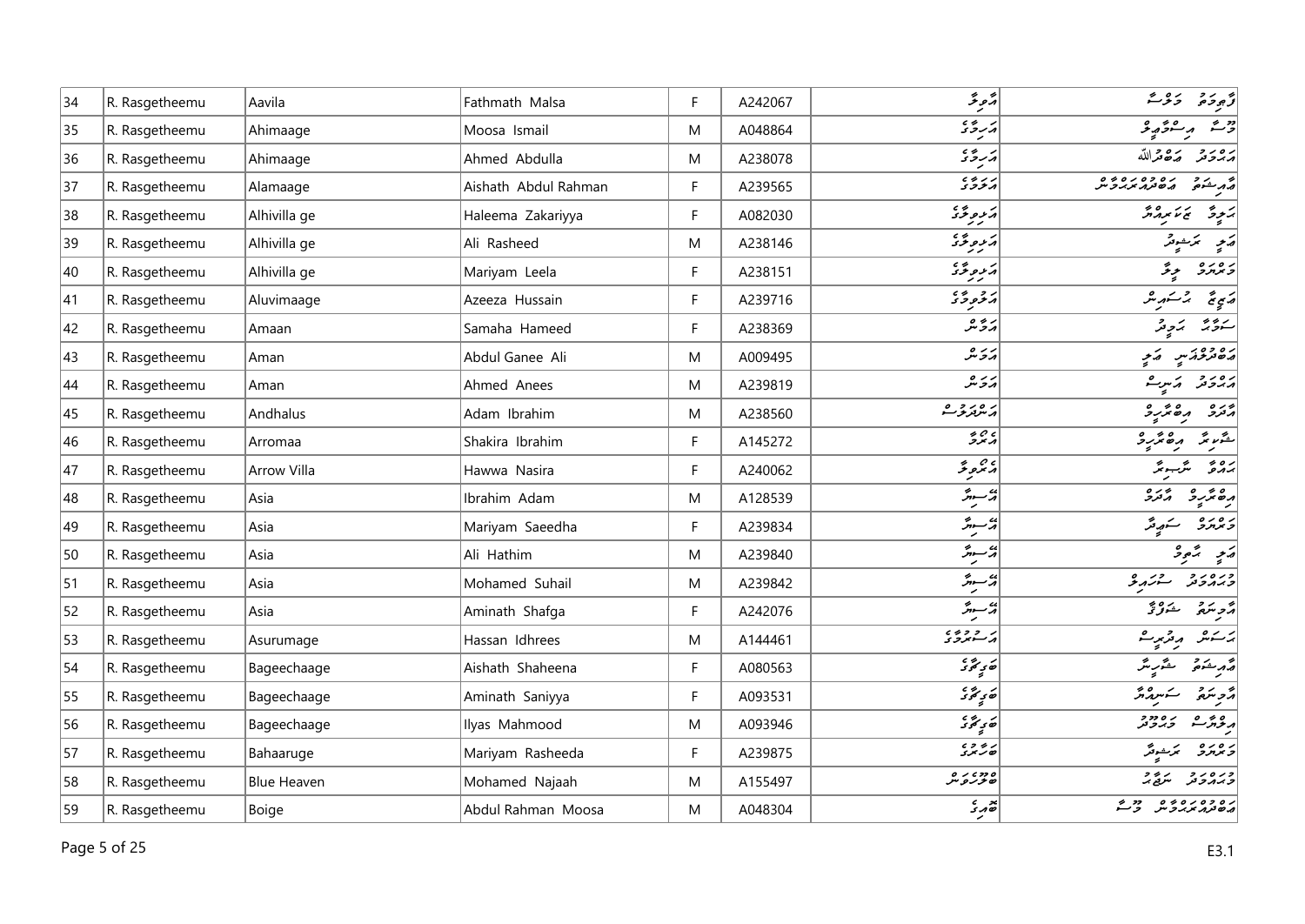| 60 | R. Rasgetheemu | Chaman            | Aminath Abdul Rahman       | F  | A239561 | ىمۇقرىش                                           | ג גר גם בסגםגם.<br>גריתם גישינגיגיביינ                                |
|----|----------------|-------------------|----------------------------|----|---------|---------------------------------------------------|-----------------------------------------------------------------------|
| 61 | R. Rasgetheemu | Chaman            | Hussain Ikleel             | M  | A242018 | ىمەترىش                                           | يز سكر شهر مرغ موقحه                                                  |
| 62 | R. Rasgetheemu | Chanbeyleege      | Aishath Shadiya            | F. | A239454 | كأسرة ويمح                                        | ر<br>پر کر شکوی<br>شَدَّ تر پُرُ                                      |
| 63 | R. Rasgetheemu | Cuba              | Abdul Latheef Mohamed      | M  | A022861 | $\overset{\circ}{\circ}$ n                        | و ره ر د<br><i>د ب</i> رگرفر<br>ر ه د ه ر ه<br>مان مرد ترجو           |
| 64 | R. Rasgetheemu | Cuba              | Ahmed Ishaam               | M  | A148578 | $\overset{\circ}{\circ}$ n                        | أرور ومشر                                                             |
| 65 | R. Rasgetheemu | Cuba              | Haseena Mohamed            | F  | A239286 | $\overset{\circ}{\circ}\overset{\circ}{\circ}\nu$ | پرسونتر وبروبرد                                                       |
| 66 | R. Rasgetheemu | Cuba              | Fathmath Suma              | F  | A241991 | $\overset{\circ}{\circ}$ lv                       | ۇ <sub>ج</sub> وڭ ئىز                                                 |
| 67 | R. Rasgetheemu | Daisy Villa       | Aishath Abdulla            | F. | A239576 | } می <sub>حر</sub> محر                            | صمر منحمر صكره ترالله                                                 |
| 68 | R. Rasgetheemu | Daisymaage        | Abdul Ganee Mohamed        | M  | A146314 | ړه په ده<br>د منځ د                               | גפכפגית כגם גב                                                        |
| 69 | R. Rasgetheemu | Daisymaage        | Faiza Sulaiman             | F. | A239263 | )<br>په سپې د ک                                   | أزرنج سنخدر محمد                                                      |
| 70 | R. Rasgetheemu | Daisymaage        | Haula Abdul Ghanee         | F. | A239272 | ر<br>پانگ پی تر <sub>ک</sub>                      | روو رەوەرس                                                            |
| 71 | R. Rasgetheemu | Daisymaage        | Mohamed Muaz               | M  | A239275 | ر<br>پانگنج تر <sub>ک</sub>                       | כנסנכ כבב<br>כ <i>ההכנק כה</i> ב                                      |
| 72 | R. Rasgetheemu | Dethandimaage     | Ahmed Nasir                | M  | A102203 |                                                   | رەرد شەر                                                              |
| 73 | R. Rasgetheemu | Dhaganduthalhaage | Mahdiyya Adam              | F  | A038924 | ر ر سر و ر بر د<br>تری سره بح <sup>ری</sup> ی     | בלטרות הינב                                                           |
| 74 | R. Rasgetheemu | Dhaganduthalhaage | Mohamed Umar Fulhu         | M  | A053868 | ر ر سر د ر د د<br>تر کسره کاری                    | כנסנכ כנככב<br>כממכת מכמצע                                            |
| 75 | R. Rasgetheemu | Dhaganduthalhaage | Aminath Shifna             | F  | A238432 | ر ر سر و ر بر د<br>تری سره بی تر ی                | أزويتكم سورتكر                                                        |
| 76 | R. Rasgetheemu | Dhaganduthalhaage | Ali Mohamed Fulhu          | M  | A238433 | ر ر سر و ر بر د<br>تری سره بح <sup>ری</sup> ی     | در دره د دود<br>مربح تربر د دود                                       |
| 77 | R. Rasgetheemu | Dheenaazu         | Abdul Razzag Mohamed Fulhu | M  | A000256 | مریٹرچ                                            | ر 0 0 0 0 0 0 0 0 0 0 0 0 0 0 0<br>4 ס تر ۾ سر سر سر سر سر سر قرقي پر |
| 78 | R. Rasgetheemu | Dheenaazu         | Aminath Abdul Hakeem       | F. | A238163 | وريثرج                                            | رە دەر بەر<br>أزمر برد                                                |
| 79 | R. Rasgetheemu | Dheenaazu         | Fathimath Zoona            | F  | A241887 | مریٹرچ                                            | ومجمج وحمح<br>دو پر<br>س                                              |
| 80 | R. Rasgetheemu | Dhekunuge         | Ahmed Raavee               | M  | A062306 | ړ و و ړ<br>تور مر                                 | رەر دىگو                                                              |
| 81 | R. Rasgetheemu | Dhekunuge         | Hussain Hameed             | M  | A066212 | ړ <i>د</i> و ،<br>تور کمبرۍ                       | ج ڪمريش ڪي پڻ                                                         |
| 82 | R. Rasgetheemu | Dhekunuge         | Ali Hameed                 | M  | A081794 | ے ج ج ے<br>توریم سری                              | أوأمج أأسكر وتمر                                                      |
| 83 | R. Rasgetheemu | Dhekunuge         | Aishath Raaviya            | F. | A103868 | ړ <i>د</i> پر<br>تور تمري                         |                                                                       |
| 84 | R. Rasgetheemu | Dhekunuge         | Ameena Zakariyya           | F  | A106537 | ے ج ج ے<br>توریم سری                              | הַבְית הַעְתָת                                                        |
| 85 | R. Rasgetheemu | Dhilshaadhuge     | Mariyam Saeeda             | F. | A159575 | د 9 ش <sup>ور ب</sup> ر                           | ترەرە سەرىگە                                                          |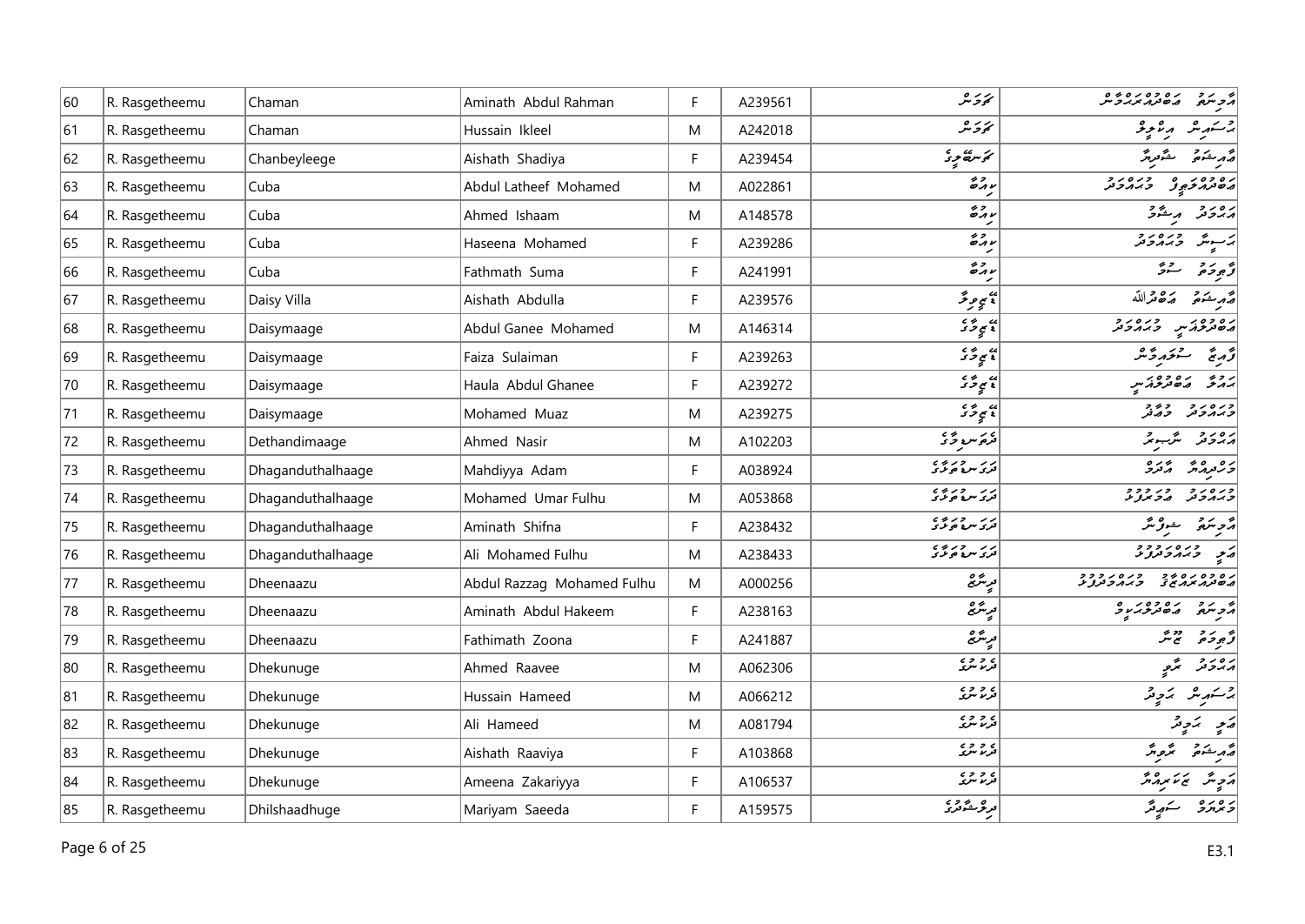| 86           | R. Rasgetheemu | Dhoadhil       | Hawwa Ziyadha        | F. | A152237 | ە<br>مۇمۇم                                   | برە ئە بەرگە                                          |
|--------------|----------------|----------------|----------------------|----|---------|----------------------------------------------|-------------------------------------------------------|
| 87           | R. Rasgetheemu | Dhoadhil       | Aishath Yumna        | F  | A240049 | ترمرتر                                       | و ه مر<br>مرد سر<br>پھر مشرح<br>م                     |
| 88           | R. Rasgetheemu | Dhoadhil       | Mariyam Reena        | F  | A240053 | ترمریحه                                      | ر ه ر ه<br>د بر در<br>ېږېدنگه                         |
| 89           | R. Rasgetheemu | Dhoadhil       | Mohamed Kaleem       | M  | A240056 | شرمر عم                                      | و ر ه ر د<br>تر پر تر تر<br>لأعرقه                    |
| $ 90\rangle$ | R. Rasgetheemu | Dhonfalhoage   | Hawwa Yoonus         | F  | A047709 |                                              | ود و ه<br>ر ە بە<br>برادى                             |
| 91           | R. Rasgetheemu | Dhonfalhoage   | Ahmed Easa           | M  | A238221 | بو ہ پر ہے یہ<br>توسرتی تر <sub>ک</sub>      | أرور و ميگ                                            |
| 92           | R. Rasgetheemu | Dhongethimaage | Mariyam Thahmeena    | F  | A075427 | بر<br>قرسدگر <i>قر</i>                       | ە ئەرىپە ئە<br>ر ه ر ه<br><del>ر</del> بربرگ          |
| 93           | R. Rasgetheemu | Dhongethimaage | Maleeha Adam         | F  | A238567 | پر سر کار دی<br>قرمبر کار کر                 | پور ہ<br>مرکز<br>  تەمەپىر                            |
| 94           | R. Rasgetheemu | <b>Dhoores</b> | Hawwa Ahmed          | F. | A239513 | ود ۽ ه<br>تريمر ڪ                            | برەپچ<br>بر ه بر د<br>م <i>ر</i> گر <del>و</del> تر   |
| 95           | R. Rasgetheemu | Dhullisaage    | Fathimath Ismail     | F. | A239178 | وه <sub>مر</sub> گريم                        | برحوثور<br>ا محمود مو<br>الرجو حم                     |
| 96           | R. Rasgetheemu | Dhullisaage    | Hafeeza Abdul Rahman | F  | A239197 | وه و مړي<br>مر <sub>م</sub> و مس             | ره وه ره ده.<br>په ه تر پر بر بر<br>برَوٍةً           |
| 97           | R. Rasgetheemu | Dhullisaage    | Fathimath Wafa       | F  | A239200 | وه و په په<br>تروگر                          | و مرد<br>ترجو حرمو<br>ءَڙُ                            |
| 98           | R. Rasgetheemu | Dhullisaage    | Aishath Vishfa       | F  | A380992 | وه پر پرې<br>مرد پر پ                        | ومشكا وشنق                                            |
| 99           | R. Rasgetheemu | Dream          | Ahmed Mohamed        | M  | A045600 | ه<br>٤ سرچ                                   | ىر 2 مەر<br>مەيرى قىر<br>و رە ر د<br><i>د بر</i> گرىر |
| 100          | R. Rasgetheemu | Dream          | Aminath Aboobakuru   | F  | A235498 | ه<br>پاسچه                                   | 77/77/<br>ە ئەر سىرە                                  |
| 101          | R. Rasgetheemu | Faiykeyoge     | Mohamed Ibrahim      | M  | A150516 | ر ۵ بر پر د<br>تو <i>بر</i> مرد              | בגתכת תפיציב                                          |
| 102          | R. Rasgetheemu | Faiykeyoge     | Mohamed Hussain      | M  | A239318 | ر ۵ بر پر د<br>تو <i>م</i> ر مر <sub>ک</sub> | برستىرىتى<br>و ر ه ر د<br>تر پر تر تر                 |
| 103          | R. Rasgetheemu | Faiykeyoge     | Aminath Mohamed      | F  | A239323 | ر ۵ بر پر د<br>تو <i>م</i> ر مر <sub>ک</sub> | و ر ه ر د<br>تر پر ژ تر<br>لجمعر معرو                 |
| 104          | R. Rasgetheemu | Farudhaa villa | Ahmed Zahir          | Μ  | A240117 | دَ بَرْدَّرُهِ تَرَ                          | ر ەر د<br>م.رى تر<br>پچ ريز<br>س                      |
| 105          | R. Rasgetheemu | Farudhaa villa | Aminath Rasheeda     | F. | A240118 | زیرْتَرْمِ تَرْ                              | أرمز برد<br>ىمەرشەدىگر                                |
| 106          | R. Rasgetheemu | Farudhaa villa | Mohamed Fahudhu      | M  | A240119 | تر ترترُّهِ تَرَ                             | ورەر د رود<br><i>وبەم</i> خىر ك <i>ى</i> رتىر         |
| 107          | R. Rasgetheemu | Farudhaa villa | Mariyam Suha         | F  | A242085 | ۇ ترت <i>زٌه پ</i> ۇ                         | سترشح<br>ر ه ر ه<br><del>د</del> بربرگ                |
| 108          | R. Rasgetheemu | Fazaa          | Yoonus Ibrahim       | M  | A053567 | تریخ                                         | ەھ ترىر ۋ<br>ترىرم                                    |
| 109          | R. Rasgetheemu | Fazaa          | Ali Akram            | M  | A151224 | ترتج                                         |                                                       |
| 110          | R. Rasgetheemu | Feeroazge      | Ameena Ahmed         | F  | A120771 | رچ و ۽<br>پوتين ت                            | پرور و<br>ړَ په پټر                                   |
| 111          | R. Rasgetheemu | Feeroazge      | Ibrahim Shareef      | M  | A120772 | و ۵ ۵ می<br>م <sub>و</sub> تریخ <sub>ک</sub> | رە ئەر ئىسىر                                          |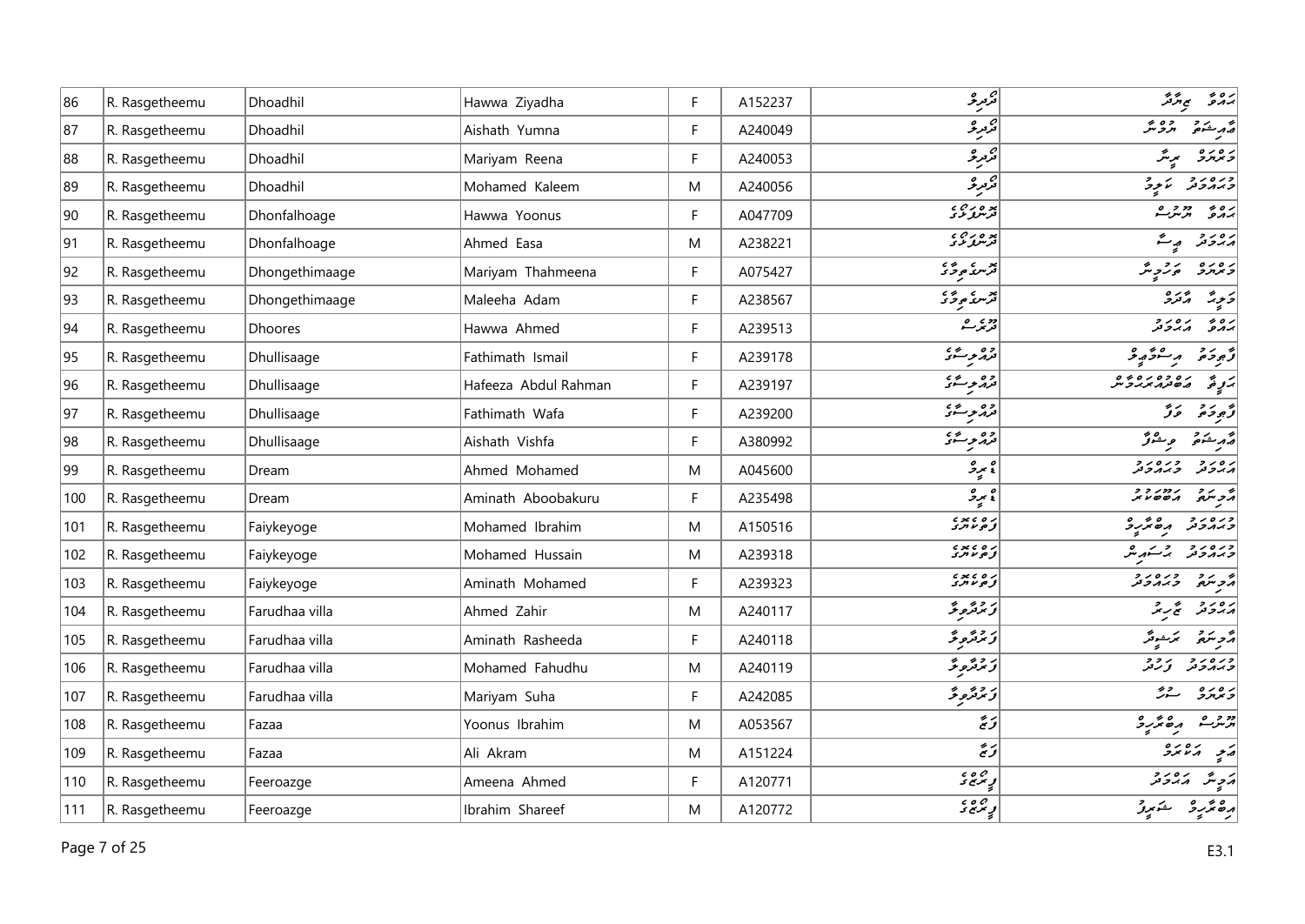| 112 | R. Rasgetheemu | Feeroazge     | Hassan Zareer        | M  | A239252 | و ۵ ۵ م<br>پ <sub>و</sub> ټرې <sub>ک</sub>         | برسەيىتە<br>ىج ئىچە تىر                                                                                                                                                |
|-----|----------------|---------------|----------------------|----|---------|----------------------------------------------------|------------------------------------------------------------------------------------------------------------------------------------------------------------------------|
| 113 | R. Rasgetheemu | Fenfiyaazuge  | Hawwa Adam           | F. | A238883 | ې ه <sub>رو</sub> پر دې<br>د شر <sub>و</sub> پر پر | ر ه و<br>برد و<br>پور ہ<br>پر تر تر                                                                                                                                    |
| 114 | R. Rasgetheemu | Fenfiyaazuge  | Aminath Saniyya      | F. | A238884 | ې هرو پر دې<br>د سرو پر پر                         | سەسەبە<br>ړګر سرچ                                                                                                                                                      |
| 115 | R. Rasgetheemu | Fenfiyaazuge  | Aishath Ibrahim      | F. | A238886 | ې هرو پر دې<br>د سرو پر پر د                       | ە ھەترىرى<br>د مر شوځ<br>مر                                                                                                                                            |
| 116 | R. Rasgetheemu | Fesko         | Fathmath Saeedha     | F  | A239268 | ې ده،                                              | ۇ بوخ <sup>م</sup> ۇ                                                                                                                                                   |
| 117 | R. Rasgetheemu | Fesko         | Mariyam Nasma        | F  | A239317 | ې مه په                                            | ر ه ر ه<br><del>و</del> بربرو<br>ىئرىشۇ                                                                                                                                |
| 118 | R. Rasgetheemu | Fesko         | Aishath Rameesa      | F. | A241995 | ې مه په                                            | ر<br>پر گرمسکو ج<br>بمرجه مشر                                                                                                                                          |
| 119 | R. Rasgetheemu | Fesko         | Aminath Saama        | F  | A242094 | ې ده،                                              | رميح<br>أروسكو                                                                                                                                                         |
| 120 | R. Rasgetheemu | Feyrumaage    | Amir Yoosuf          | M  | A047100 | پے ح پے پے<br>  تو سرچ پ                           | وزحر<br>دد ره و                                                                                                                                                        |
| 121 | R. Rasgetheemu | Feyrumaage    | Hussain Saleem       | M  | A077140 | ، د د د د<br>او بود د                              | چرىسى سەرچ                                                                                                                                                             |
| 122 | R. Rasgetheemu | Feyrumaage    | Sakeena Abdulla      | F. | A104528 | در و در د<br>تو بورس                               | ے پٹر مَرْدِ قِرْاللّهِ                                                                                                                                                |
| 123 | R. Rasgetheemu | Feyrumaage    | Abdulla Saleem       | M  | A238480 | در و در د<br>تو بورس ی                             | ەھىراللە<br>ستهور                                                                                                                                                      |
| 124 | R. Rasgetheemu | Feyrumaage    | Adam Saleem          | M  | A238494 | پە ج چ ي<br>  تۇ ئىرىتى ئ                          | په ره<br>د ترو<br>ستعوقر                                                                                                                                               |
| 125 | R. Rasgetheemu | Finifenmaage  | Ahmed Siruhaan       | M  | A242033 | ار سره عرضه<br>سره شر <i>ه</i> د                   | سەمەر ئەھر<br>ر ه ر د<br>م.پر <del>د</del> تر                                                                                                                          |
| 126 | R. Rasgetheemu | Finifenmaage  | Aishath Afa          | F. | A242035 | ى <sub>ر س</sub> وڭرىگە ئ                          | $\begin{array}{cc} \overline{a} & \overline{a} & \overline{a} \\ \overline{a} & \overline{a} & \overline{a} \\ \overline{a} & \overline{a} & \overline{a} \end{array}$ |
| 127 | R. Rasgetheemu | Finiroalhi    | Fathimath Ibrahim    | F. | A238767 | وسرچمو                                             | وە ئۆرۈ<br>ۇ بوزىر                                                                                                                                                     |
| 128 | R. Rasgetheemu | Finiroalhi    | Mariyam Sahudha      | F  | A241963 | وسرچمو                                             | ر ه بر ه<br><del>د</del> بر بر و<br>سترقر                                                                                                                              |
| 129 | R. Rasgetheemu | Finiroalhi    | Ahmed Umar           | M  | A243690 | وسرچمو                                             | ر ه ر د<br>م.ر څر<br>ەرىر                                                                                                                                              |
| 130 | R. Rasgetheemu | Finivaage     | Moosa Abdulla        | M  | A238264 | وسرة کا                                            | وحثه وكافد الله                                                                                                                                                        |
| 131 | R. Rasgetheemu | Finivaage     | Hawwa Hussain        | F  | A238269 | و سرچ <sup>ء</sup><br>تر بر                        | برسەمەرىش<br>رە بە<br>بەد ئ                                                                                                                                            |
| 132 | R. Rasgetheemu | Finivaage     | Hajara Moosa         | F  | A238276 | و سرچء<br>بر                                       | ورو دون <sub>د</sub>                                                                                                                                                   |
| 133 | R. Rasgetheemu | Finivaage     | Farahanaaz Moosa     | F  | A238293 | وسرة کا                                            | ىر بەر بەرە<br>تونىرىدىنى<br>دو مشر                                                                                                                                    |
| 134 | R. Rasgetheemu | Fithuroanuge  | Ibrahim Naseem       | M  | A143873 | وه وه<br>د وه مرس                                  | ەر ھەتمەر 2<br>ر<br>ىئرسىدى                                                                                                                                            |
| 135 | R. Rasgetheemu | Fithuroanuge  | Aminath Ali          | F. | A160007 | د ه ه ه ه ه<br>د ه مرس                             | أأحر سكافح الأمر                                                                                                                                                       |
| 136 | R. Rasgetheemu | Fonifonimaage | Mohamed Moosa        | M  | A117063 | ب <sup>ە</sup> سرىز سرچ <sup>ى</sup>               | دو مح<br>و ر ه ر د<br>تر پر تر تر                                                                                                                                      |
| 137 | R. Rasgetheemu | Fonifonimaage | Aminath Abdul Rahman | F. | A238854 | ېژسر تر سرگ <sup>ي</sup>                           | ر ه و ه ر ه د ه<br>پره تر پر پر تر سر<br>ړ د سره                                                                                                                       |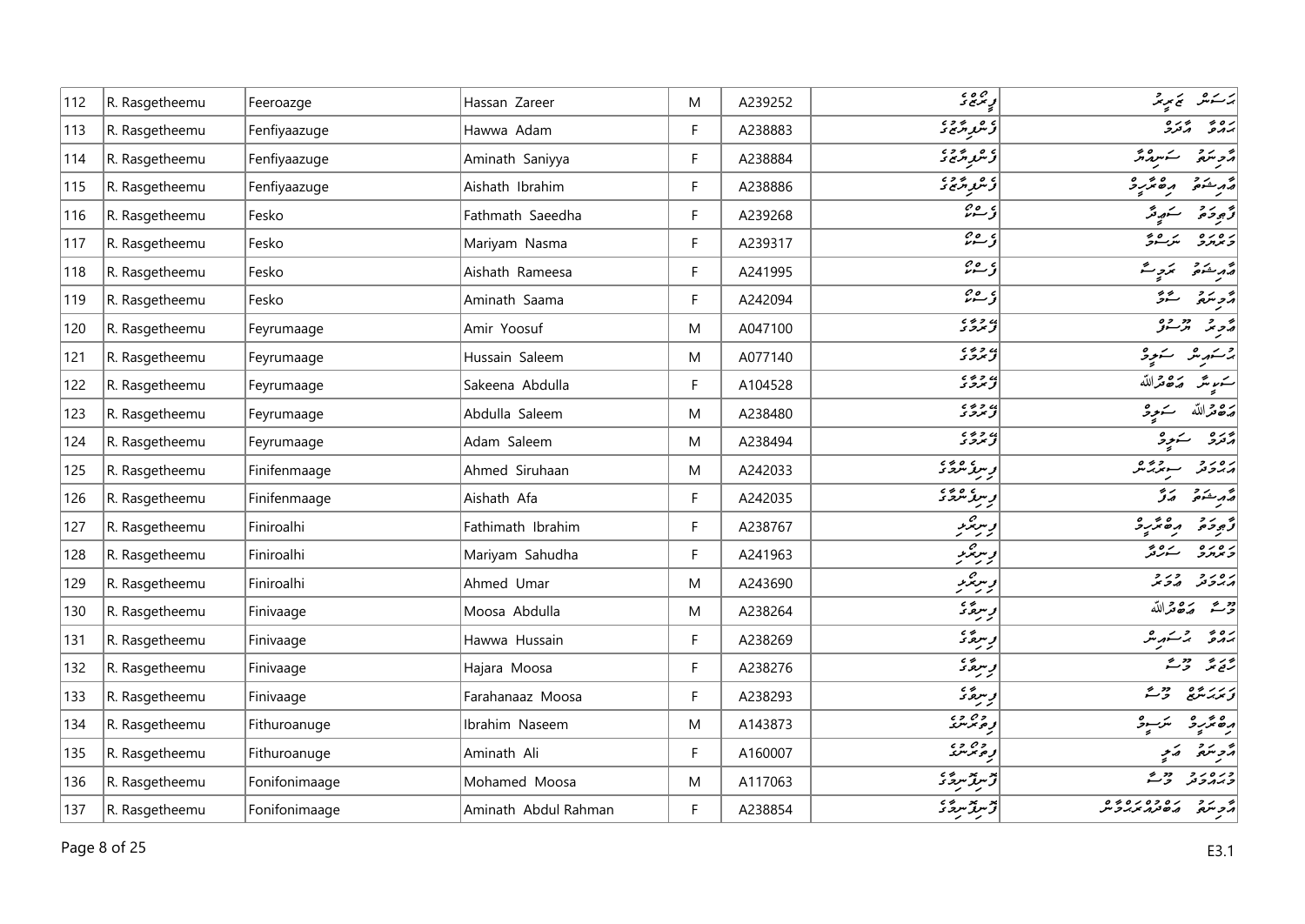| 138 | R. Rasgetheemu | Fonifonimaage   | Hamid                   | M           | A238857 | ۇ بىر ئەسرى <sup>مى</sup> ئ                        |                                                                                                                   |
|-----|----------------|-----------------|-------------------------|-------------|---------|----------------------------------------------------|-------------------------------------------------------------------------------------------------------------------|
| 139 | R. Rasgetheemu | Fonifonimaage   | Shahidha Moosa          | $\mathsf F$ | A238862 | ېز سرچ سرچ <sup>ي</sup>                            | $\frac{2}{3}$<br>$\frac{2}{3}$<br>$\frac{2}{3}$<br>$\frac{2}{3}$<br>$\frac{2}{3}$<br>دين مشر                      |
| 140 | R. Rasgetheemu | Fonifonimaage   | Khoorsheed Moosa        | M           | A238869 | دسمبر<br>توسی <i>ر شرح</i>                         | در در در در در در در در کند.<br>مرکز در در در در در کند و بر در کند و بر در کند و بر در کند و بر در کار در کار در |
| 141 | R. Rasgetheemu | Funamaage       | Mohamed Hameed          | M           | A238094 | و ر د د<br>توسرچ د                                 | בגם בי הבה                                                                                                        |
| 142 | R. Rasgetheemu | Funamaage       | Ibrahim Firsan          | M           | A238115 | و ر د د<br>توسرچ د                                 | معتررو وبرخش                                                                                                      |
| 143 | R. Rasgetheemu | Gulisthaanuge   | Ibrahim Hassan          | M           | A084954 | د وره ژوئر                                         | رەنۇر ئەسەر                                                                                                       |
| 144 | R. Rasgetheemu | Gulisthaanuge   | Mohamed Hassan          | M           | A238707 | ا د و ه ه و د ه<br>ار و شوهر                       | ورەرو پرىكە                                                                                                       |
| 145 | R. Rasgetheemu | Gulisthaanuge   | Ihsaana Hassan          | E           | A238711 | د وره ژوئر                                         | مەئەشقىر ئەسكىر                                                                                                   |
| 146 | R. Rasgetheemu | Gullfaamge      | Ibrahim Ali             | M           | A147092 | و ه و ه ه ،<br>د <del>و</del> تو و د               |                                                                                                                   |
| 147 | R. Rasgetheemu | Hanafasge       | Ibrahim Mohamed Fulhu   | M           | A065161 | ر بربر مړي<br>ترسري                                | ور ه ر و و و<br>تر پر پر ترو تر                                                                                   |
| 148 | R. Rasgetheemu | Hanafasge       | Khadheeja Ali           | F           | A239416 | ىر يېزىر 2 <sub>5</sub>                            | رَسٍ تَمَرٍ                                                                                                       |
| 149 | R. Rasgetheemu | Hanafasge       | Fathimath Mohamed Fulhu | F           | A239431 | ر بربر <u>م</u> وءِ                                | و ره ر و و و<br>تر پر ژنرو نړ<br>و گهجو څخه د                                                                     |
| 150 | R. Rasgetheemu | Hanafasge       | Mariyam Manna           | F           | A242001 | ىز ئىرىم شىرى                                      | ر ه ر ه<br><del>د</del> بربرگ<br>ىر ھەيگە                                                                         |
| 151 | R. Rasgetheemu | Happy House     | Rabiath Ramiza          | F           | A226019 | ع پورې <sub>ر</sub> ه<br>پ                         |                                                                                                                   |
| 152 | R. Rasgetheemu | Happy House     | Fathimath Sunainaa      | F           | A226702 | ى پ <sub>ە</sub> رىر ئە                            | شە ئىرىدىگە<br>وٌ جو حَرْ حَرْ                                                                                    |
| 153 | R. Rasgetheemu | Havaanaa        | Aminath Asfa            | F           | A141099 | ىر ئەمە<br>سىرىپىتىر                               | ۇ جە ئەھ ئە                                                                                                       |
| 154 | R. Rasgetheemu | Havaanaa        | Abdullah Amir Yusuf     | M           | A238758 | ىر ئەس<br>مەھ                                      | رە داللە گ <sub>ە</sub> ر بر موردە                                                                                |
| 155 | R. Rasgetheemu | Haveeree Manzil | Aminath Ibrahim         | F           | A238575 | ئەمەيرىخەتلىبى <sup>تى</sup>                       | أزوينتي وكالمردد                                                                                                  |
| 156 | R. Rasgetheemu | Haveeree Manzil | Mohamed Mifzal          | M           | A241925 | ر <sub>َموٍ برِ دَ مْر<sub>ْبَع</sub> وْ</sub>     | ورەرو وەپپۇ                                                                                                       |
| 157 | R. Rasgetheemu | Haveeree Villa  | Ali Waheed              | M           | A157586 | ا تەھەبىرە ئ <sup>ۇ</sup> .<br>ئىس <u>سىسى</u> مىز | أركمت وكالميافر                                                                                                   |
| 158 | R. Rasgetheemu | Hiyaa           | Abdul Gayyoom Ibrahim   | M           | A032722 | رېژ                                                | ر ۵ ۶ و ۵ ره وده<br>ג ځ تر پور تر پر<br>رە ئربە                                                                   |
| 159 | R. Rasgetheemu | Hiyaa           | Suveydha Abdul Gayyoom  | F           | A151711 | ىرىژ                                               | כן הי נסיפסן סמס                                                                                                  |
| 160 | R. Rasgetheemu | Hiyaleege       | Fathimath Mohamed       | F           | A238019 | رېز <sub>مونه</sub><br>ر                           | و ده دره در                                                                                                       |
| 161 | R. Rasgetheemu | Hulhanguge      | Mohamed Nashid          | M           | A144169 | و ر<br>رنگ سرن ی                                   | ورەر دەر ئەسىر<br><i>دىد</i> ەر ئەسىر                                                                             |
| 162 | R. Rasgetheemu | Hulhanguge      | Nasreena Ali            | F           | A239780 | و ر رو د<br>رنگ سری ی                              | ىكرىشىمېدىگە كەنچ                                                                                                 |
| 163 | R. Rasgetheemu | Hulhanguge      | Ahmed Nashid Adam       | M           | A239784 | و ر<br>رنگ سرن ی                                   | رەر 3 شەر 2 2 دە<br>م. <i>رو</i> تر  شىشەتر  م.تر <i>و</i>                                                        |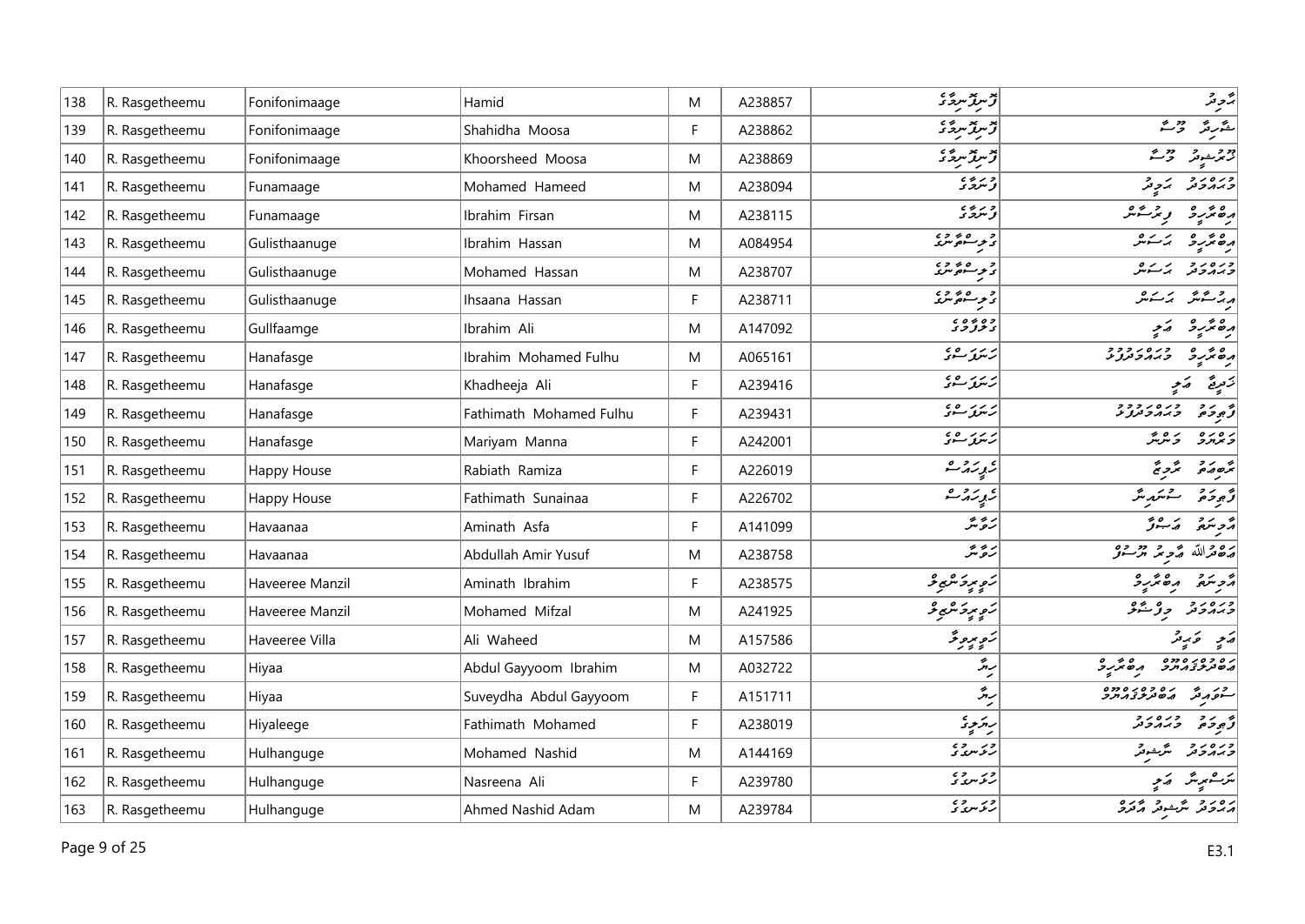| 164 | R. Rasgetheemu | Hulhanguge          | Mariyam Nashida      | F  | A239785 | و ر سر و ،<br>ری سر پر ی                | سُرَشدترٌ<br>ر ه ر ه<br><del>ر</del> بربر ژ     |
|-----|----------------|---------------------|----------------------|----|---------|-----------------------------------------|-------------------------------------------------|
| 165 | R. Rasgetheemu | Husnoo Villa        | Mariyam Azra         | F. | A141602 | <sub>حر</sub> م مت <sub>ع</sub> بر      | تر مرد ه<br>ر ہ<br>در فرنگ                      |
| 166 | R. Rasgetheemu | Husnoo Villa        | Hawwa Ali            | F  | A239044 | <sup>ح</sup> رث متز <sub>عر م</sub> حّر | رەپچ<br>رځ په                                   |
| 167 | R. Rasgetheemu | Husnoo Villa        | Athifa Aboobakuru    | F  | A239049 | ر مەمبر <sub>ى</sub> ئە                 | 77777<br>ومجوقر                                 |
| 168 | R. Rasgetheemu | Husnoo Villa        | Ahmed Maseeh         | M  | A239097 | <sup>ر</sup> سەيتر <sub>ى</sub> ئە      | رەر ئەر                                         |
| 169 | R. Rasgetheemu | Husnoo Villa        | Aishath Shaniya      | F  | A239103 | <sup>ح م</sup> ەمبىرىمۇ ئى              | وكرمشكم متكسركر                                 |
| 170 | R. Rasgetheemu | Husnoo Villa        | Yoosuf Ashraqu       | M  | A239125 | <sup>ح</sup> ر مەمتر <sub>ى ب</sub> ۇ   | دو ده در در در د                                |
| 171 | R. Rasgetheemu | Huvandhumaage       | Hawwa Mahmood        | F  | A238597 | و ر په وه و<br>رو سربرو د               | رەپ رەددى<br>برېرى <i>دېرو</i> تر               |
| 172 | R. Rasgetheemu | Huvandhumaage       | Aminath Shiuna       | F  | A238610 | و ر په وه و<br>رو سربرو د               | أثر حريجو<br>شەرگە ئىگر                         |
| 173 | R. Rasgetheemu | Huvandhumaage       | Ali Niyaz            | M  | A238613 | و ر په وه و<br>رو سربرو د               |                                                 |
| 174 | R. Rasgetheemu | Huvandhumaage       | Aishath Shahula      | F. | A238618 | ور سروره د<br>ره سربرو د                | أقهر شوة الشورقى                                |
| 175 | R. Rasgetheemu | Irudheymaage        | Abdul Wahid Ibrahim  | M  | A159602 | <br>  مرمر تروی                         | ر - ه و ه و بر در<br>  پر ه تر تر تر<br>دە ئەرچ |
| 176 | R. Rasgetheemu | Irudheymaage        | Abdul Hakeem Ibrahim | M  | A239657 | پر چيز چي                               | دە ئەرد<br>ره وه ر<br>په قربر بر د              |
| 177 | R. Rasgetheemu | Irudheymaage        | Nafeesa Ibrahim      | F  | A239846 | و پر و د و<br>د مرتور و د               | ىئرىر مەھرىر                                    |
| 178 | R. Rasgetheemu | Irudheymaage        | Ahmed Visham         | M  | A239847 | و ده و د و<br>د جونور و د               | برەر ئەمەم ئە                                   |
| 179 | R. Rasgetheemu | Irudheymaage        | Hussain Rifail       | M  | A239849 | <br>  پر برترو <sub>ک</sub>             | ىر تۇر بى<br>جر س <sub>ک</sub> ر میں<br>م       |
| 180 | R. Rasgetheemu | Irudheymaage        | Ibrahim Risham       | M  | A239851 | د وړ، د ،<br>د مرمرد د                  | ەرھەترىر <sup>ى</sup><br>ىرىشۇ                  |
| 181 | R. Rasgetheemu | Irumatheege         | Ibrahim Ali          | M  | A102725 | ېر تر <i>دې</i><br>ر                    | رە ئۆر ئەير                                     |
| 182 | R. Rasgetheemu | Irumatheege         | Ali Ahmed Fulhu      | M  | A144352 | ېر بر دې<br>بر بر دې                    | در در دود.<br>در درودرو                         |
| 183 | R. Rasgetheemu | Irumatheege         | Aminath Ali          | F. | A238502 | ېر تر دې<br>بر تر دې                    | ومحر ينتم وأوجبه                                |
| 184 | R. Rasgetheemu | Irumatheege         | Aminath Ahmed Fulhu  | F  | A238506 | ېر تر دې<br>بر تر دې                    | و شرح در دو د                                   |
| 185 | R. Rasgetheemu | Irumatheege         | Rahul Hameed         | M  | A241920 | ېر تر دې<br>ر                           | پر ژو پر پر ژ                                   |
| 186 | R. Rasgetheemu | <b>Island House</b> | Aminath Waheeda      | F  | A152583 | ىر مۇسى بەر م                           | مَّحِ مَرْمَّةٌ وَ مِرْمَّدٌ                    |
| 187 | R. Rasgetheemu | <b>Island House</b> | Dawood Hussain       | M  | A239701 | ىر بە ھەر جەم ھ                         | پر دو و<br>تو پر تو<br>بر سەمەرىش               |
| 188 | R. Rasgetheemu | <b>Island House</b> | Fathimath Ali        | F. | A239703 | ىر بە ھەر بەر م                         | ۇ بوزىر                                         |
| 189 | R. Rasgetheemu | <b>Island House</b> | Hawwa Shiyaza        | F  | A239711 | ىر بە ھەمزەر ھ                          | برەپچ<br>شەدگرىگى                               |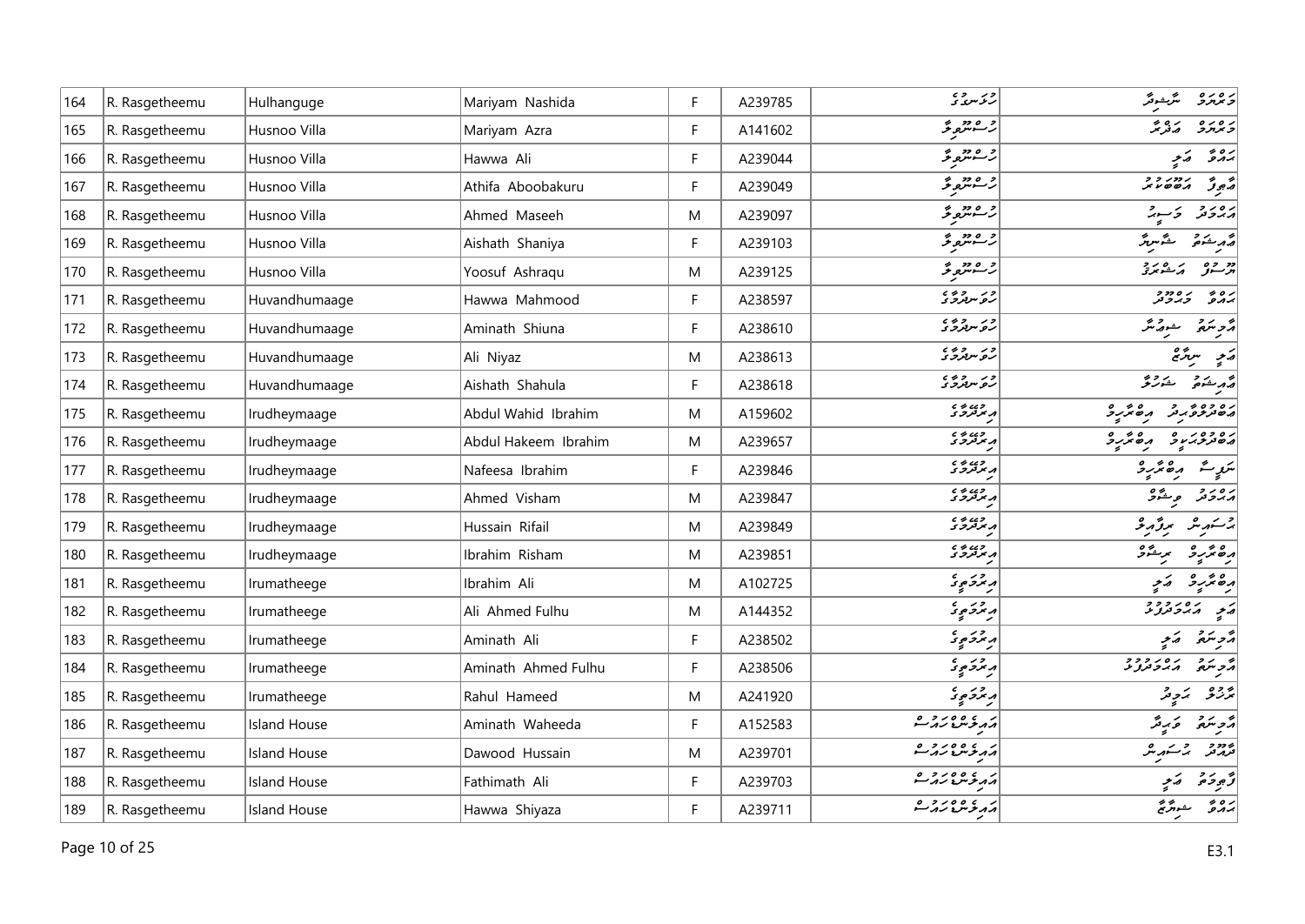| 190 | R. Rasgetheemu | Javaahirumaage         | Aishath Neela          | F           | A238329 | پر ځېږ چې په<br>  پنج ځې چر چې چې                        | اړم کوه ده.<br>سرچينې<br>سريڅر                                           |
|-----|----------------|------------------------|------------------------|-------------|---------|----------------------------------------------------------|--------------------------------------------------------------------------|
| 191 | R. Rasgetheemu | Javaahirumaage         | Hassan Shaam           | M           | A238340 | ر پر پر پر پر<br>محمد سرچ <sub>ک</sub>                   | بزسەيىتە<br>ستذر                                                         |
| 192 | R. Rasgetheemu | Kaneeruhiyaa           | Aminath Hassan Maniku  | F           | A240107 | ئەسرىرىرىدۇ<br>ئ                                         | הכתים גבתכתי                                                             |
| 193 | R. Rasgetheemu | Kaneeruhiyaa           | Mohamed Alim           | M           | A240109 | ئەسرىترىرىتر<br>ئ                                        | و ر ه ر د<br>تر پر ژ تر<br>ەردى                                          |
| 194 | R. Rasgetheemu | Kaneeruhiyaa           | Hassan Samir           | M           | A240111 | ئەسرىرىرىدۇ<br>ئ                                         | يز سەش سەھ بىر                                                           |
| 195 | R. Rasgetheemu | Kaneeruhiyaa           | Hawwa Shazna           | F           | A240112 | ىكە سەيھەر پەر                                           | رە بە ھەۋرىگر                                                            |
| 196 | R. Rasgetheemu | Kaneeruhiyaa           | Hussain Samil          | M           | A240114 | ر<br>ماسو برگر دیگر                                      | چرىكىرىنى كەرگى                                                          |
| 197 | R. Rasgetheemu | Kaneerumaage Uthurubai | Shareefa Hassan Maniku | F           | A238196 | ر<br>کومبربر <del>د</del> ۶ و و وړ<br>کومبربر ۶ کارې مرک | بر کے مرکز سربر<br>اڪسمبرڙ<br>ح                                          |
| 198 | R. Rasgetheemu | Karanfooge             | Fathimath Yoosuf       | F           | A239471 | ر ر ۲۵۵<br>ما بر سربی ی                                  | و د د ده وه<br>ژبوده ارسن                                                |
| 199 | R. Rasgetheemu | Karanfooge             | Aishath Ahmed          | F           | A239473 | ر ر د د د د<br>را بر سرو د                               | ائ <sup>ی</sup> ہر شہور<br>مرکز شہور<br>ەر دەر                           |
| 200 | R. Rasgetheemu | Kashimaage             | Ali Moosa              | M           | A042826 | ړ<br>تارود                                               | ړې د په                                                                  |
| 201 | R. Rasgetheemu | Kashimaage             | Moosa Ali              | M           | A047411 | ئەسرچە<br>ئاسرچە                                         | $\frac{1}{2}$ $\frac{2}{3}$                                              |
| 202 | R. Rasgetheemu | Kashimaage             | Ibrahim Moosa          | M           | A144456 | ر<br>ماسرچۍ                                              | ە ھېڭرىر<br>بر ھېڭرىرى<br>دين شر                                         |
| 203 | R. Rasgetheemu | Kashimaage             | Aminath Moosa          | $\mathsf F$ | A239686 | ر<br>ما مورد د                                           | أروسكو<br>دحيمه                                                          |
| 204 | R. Rasgetheemu | Kashimaage             | Fathimath Moosa        | F           | A239692 | ر<br>ما مرچ ي                                            | ۇ بوز <sub>ە</sub><br>وحرثة                                              |
| 205 | R. Rasgetheemu | Kelveeniyaa            | Aminath Hussain        | F           | A148873 | ، ۋ <sub>ە بىرى</sub> ر                                  | أروسكم بالتسريك                                                          |
| 206 | R. Rasgetheemu | Kelveeniyaa            | Ameena Abdulla         | F           | A239763 | ءُ قُرمٍ سر پُر<br>مسجو                                  | مَحِيمٌ مَهْ قَرْاللَّهُ                                                 |
| 207 | R. Rasgetheemu | Kelveeniyaa            | Iyaaza Hussain         | F           | A239765 | ءَ وُ <sub>ھِ سرم</sub> ُرُ                              | ويزنج برسكوبتر                                                           |
| 208 | R. Rasgetheemu | Kelveeniyaa            | Fathmath Anooza        | F           | A239766 | ، ۋ <sub>ە ب</sub> ىرىد                                  | ر دو د.<br>در س<br>و مر د<br>تر مور می                                   |
| 209 | R. Rasgetheemu | Kelveeniyaa            | Imaza Hussain          | F           | A239767 | ، ئۇ <sub>ھ بىرى</sub> ر                                 | ەردىنج<br>برسەمەرىش                                                      |
| 210 | R. Rasgetheemu | Kenereege              | Ahmed Fuadh            | M           | A074924 | ى<br>ما مىزىيە ي                                         | أترجر فر<br>و ه و.<br>تو پر تعر                                          |
| 211 | R. Rasgetheemu | Kenereege              | Fathimath Yoosuf       | F           | A098086 | ى<br>ئامىرىپرى                                           | وَّجوحَ حَ<br>ېژ پەيى                                                    |
| 212 | R. Rasgetheemu | Kenereege              | Moomina Ahmed          | F           | A239212 | ې مو <sub>سم</sub> د<br>ما موسم                          | כב <sub>ב ה</sub> ב הכבב<br>כבבית הכבב                                   |
| 213 | R. Rasgetheemu | Kudhehige              | Abdul Latheef Moosa    | M           | A011191 | و ۽<br>مافرسري                                           | ره وه ره دور محمد به دراسته در دارد.<br>مناطق در محمد براسته دارد براسته |
| 214 | R. Rasgetheemu | Kudhiraiymaage         | Ali Mahmood            | M           | A239728 |                                                          | أصوب وجودة                                                               |
| 215 | R. Rasgetheemu | Kudhiraiymaage         | Mohamed Ali            | M           | A239729 | و دره و ،<br>مورتره و د                                  | ورەرو كې                                                                 |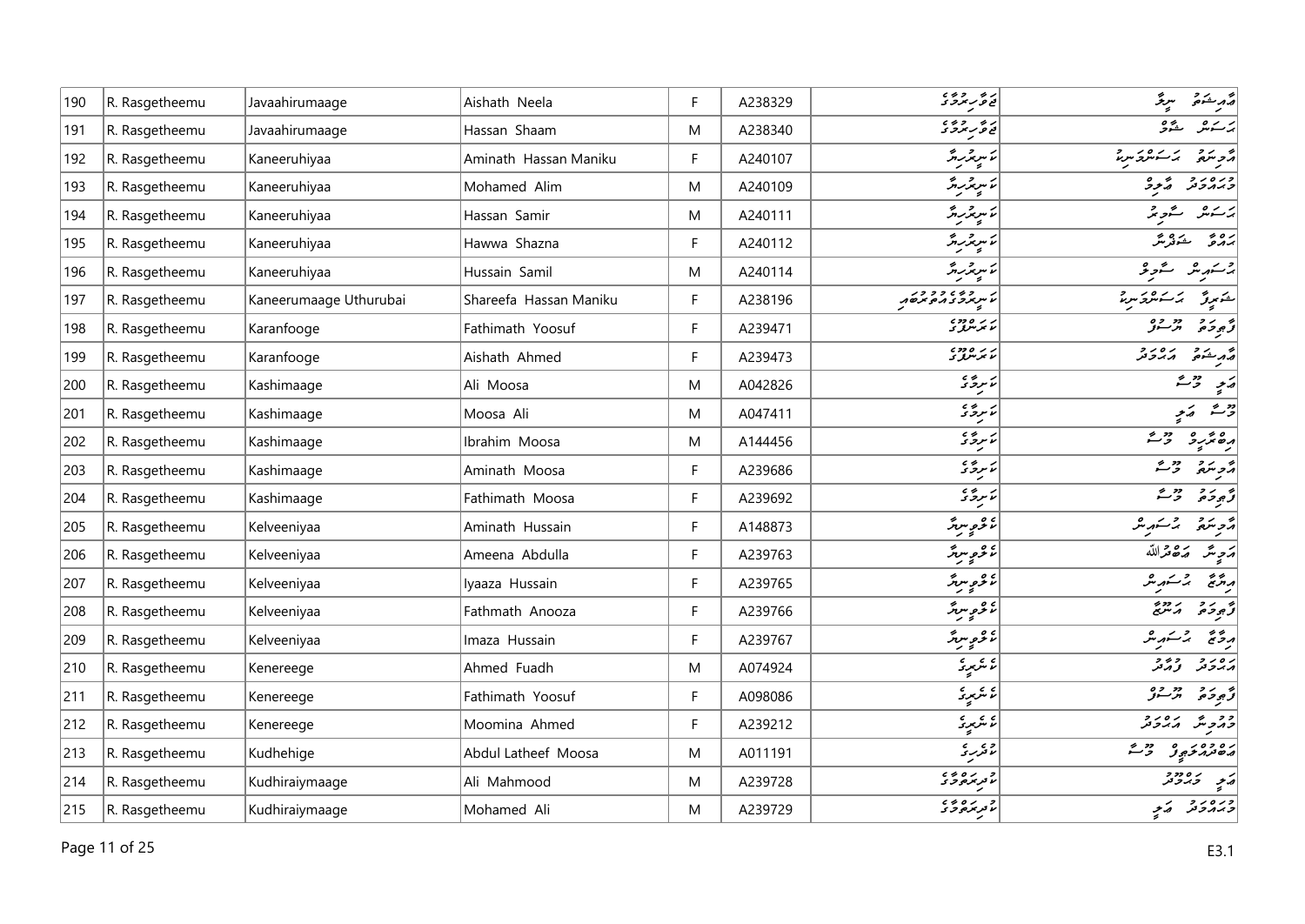| 216 | R. Rasgetheemu | Kudhiraiymaage | Asima Hussain        | F         | A240224 | د دره و ،<br>مورگوری           | برسەمەرىش<br>ومجسوقه                                      |
|-----|----------------|----------------|----------------------|-----------|---------|--------------------------------|-----------------------------------------------------------|
| 217 | R. Rasgetheemu | Kudhiraiymaage | Ibrahim Ali          | M         | A242039 | د به بره و ،<br>ما توبتره و د  | ە ھەترىرى<br>رەھىرىرى<br>ەئىسىيە                          |
| 218 | R. Rasgetheemu | Kudhiraiymaage | Mariyam Ali          | F         | A242041 | د بره و د ،<br>  با مریمره و د | ر ه پر ه<br><del>ر</del> بربرگ                            |
| 219 | R. Rasgetheemu | Kudhiraiymaage | Hawwa Ali            | F         | A242044 | د بره و ،<br>  با در بره و د   | برەپچ<br>ەكىپىيە                                          |
| 220 | R. Rasgetheemu | Kunnaarumaage  | Ibrahim Mahmood      | M         | A000053 | و ه پر و پر ،<br>د سرس پر و ی  | ر ه دو و<br>تربر <del>و</del> تر<br>ە ھەترىر <sup>ە</sup> |
| 221 | R. Rasgetheemu | Kunnaarumaage  | Hawwa Mahamood Ali   | F         | A060149 | د ه پر د پر ،<br>د سرس پر پر   | גם ז' גם חרב הב                                           |
| 222 | R. Rasgetheemu | Lilyge         | Fathimath Aboobakuru | F         | A038486 | مومودگا<br>مرگی                | 22/32/<br>X V O O S<br>و څې د ځه د                        |
| 223 | R. Rasgetheemu | Luna           | Aishath Shereen      | F         | A332946 | دو پر<br>مرس                   | د مرکز کے مرکز<br>مرکزہ کے مرکز                           |
| 224 | R. Rasgetheemu | Maafarivaage   | Aishath Ibrahim      | F         | A239758 | د تو سره د ،                   | رە ئەر ۋ<br>ۇ مەسىسى<br>مەمرىسىنىم                        |
| 225 | R. Rasgetheemu | Maafarivaage   | Fathimath Ali        | F         | A239760 | و د بره و ،<br>ژوکرد د         | ۇ بوز <sub>ە</sub><br>رځمني                               |
| 226 | R. Rasgetheemu | Maafarivaage   | Ali Hassan           | ${\sf M}$ | A239762 | د ځو تر <sub>م</sub> و د       | ړې پرېش                                                   |
| 227 | R. Rasgetheemu | Maanelge       | Ibrahim Ismail       | ${\sf M}$ | A159269 | ه ۵ ه ۵<br>و سرچر              | دە ئېرىۋ<br>ەرسىۋەيج                                      |
| 228 | R. Rasgetheemu | Maanelge       | Mariyam Mohamed      | F         | A239606 | ر د ه ه ه<br>د سربور           | ر ه ر ه<br><del>د</del> بربرو<br>و رە ر د<br>تر پر پر تر  |
| 229 | R. Rasgetheemu | Mahal          | Fazeela Hassan Manik | F         | A238202 | ۇرپى                           | بر کے مرکز سربر<br>ترسيرتى                                |
| 230 | R. Rasgetheemu | Mala           | Abdulla Ali          | ${\sf M}$ | A155918 | ىز                             | رە قرالله كەبچە                                           |
| 231 | R. Rasgetheemu | Mala           | Aishath Ibrahim      | F         | A238068 | ىرى                            | د مرکز ده.<br>مرکز شوه<br>وەغرىرو                         |
| 232 | R. Rasgetheemu | Manfa          | Fareeda Ali          | F         | A239239 | ر ە بۇ<br>ق <sup>ىت</sup> ىل   | ۇيرىگە كەير                                               |
| 233 | R. Rasgetheemu | Manfa          | Ibrahim Ahmed        | ${\sf M}$ | A239474 | ىز شرىچە                       | دە ئۆرۈ<br>بر ٥ پر و<br>م <i>ر</i> بر <del>و</del> تر     |
| 234 | R. Rasgetheemu | Manfa          | Fathmath Nadha       | F         | A239488 | ىز شرىچە                       | و مرد<br>ترجو حرم<br>سرتر                                 |
| 235 | R. Rasgetheemu | Manilla ge     | Aminath Abdul Gadir  | F         | A239812 | ئەسرىچە ئە                     | ر ٥ ٥ ٥ ٥ ٠<br>در ۵ تر تر تر تر تر<br>أأدبره              |
| 236 | R. Rasgetheemu | Manilla ge     | Hussain Areesh       | M         | A242069 | ې<br>د سرچۍ                    | رحمرش كالمربث                                             |
| 237 | R. Rasgetheemu | Manzil         | Sameera Sulaiman     | F         | A069124 | ځە ش <sub>ىنج</sub> ۇ          | سەنزىر ئۇ بىر<br>سەچەتتىر                                 |
| 238 | R. Rasgetheemu | Marine Villa   | Mariyam Shamha       | F         | A339581 | ۇ برىثرو ۋ                     | ر ه بر ه<br><del>د</del> بربر د<br>شەۋ بۇ                 |
| 239 | R. Rasgetheemu | Meadows        | Ahmed Jameel         | ${\sf M}$ | A102742 | 882                            | بروئر قر<br>تع تر بحر                                     |
| 240 | R. Rasgetheemu | Meadows        | Fathimath Fazna      | F         | A238290 | $rac{0}{6}$                    | ىز مى ئىگە<br>ۇ بور د                                     |
| 241 | R. Rasgetheemu | Meenaaz        | Abbas Yoosuf         | ${\sf M}$ | A146498 | جريثي                          | رەپچە<br>ېږم ده                                           |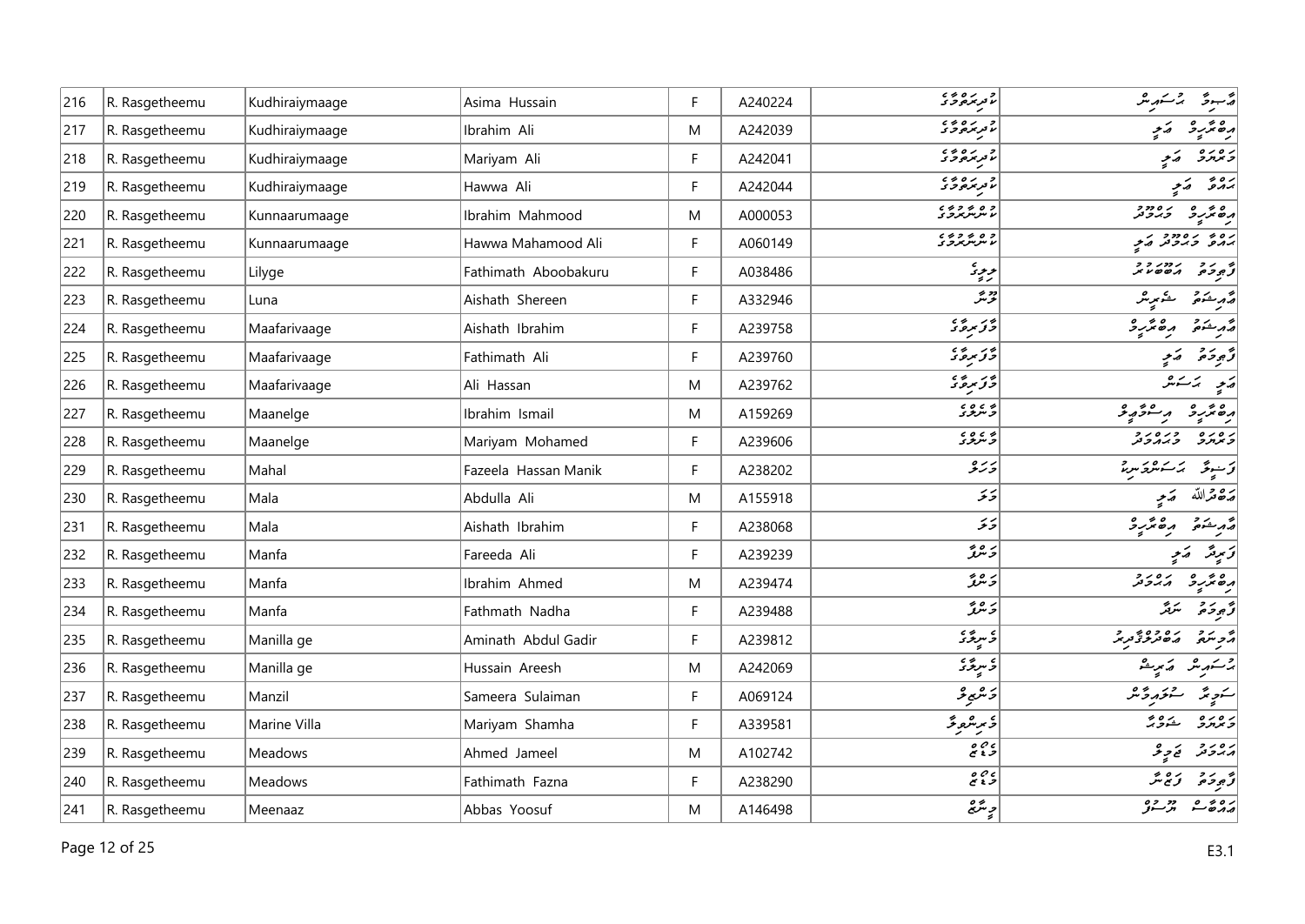| 242 | R. Rasgetheemu | Meenaaz     | Razeena Ali          | F  | A239722 | جريثي                                       | ىرىپە يېڭر<br>ەكىپىيە                                                                                                                                 |
|-----|----------------|-------------|----------------------|----|---------|---------------------------------------------|-------------------------------------------------------------------------------------------------------------------------------------------------------|
| 243 | R. Rasgetheemu | Mirusmaage  | Ameena Aboobakuru    | F. | A238736 | و برگ دی.<br>و برگ دی                       | وَجِبتَر<br>77/77/7                                                                                                                                   |
| 244 | R. Rasgetheemu | Mirusmaage  | Mariyam Inasa        | F. | A238743 | و برگ دی.<br>و برگ دی                       | ر ه ر ه<br>تر <del>ب</del> ر بر<br>برىتىقى                                                                                                            |
| 245 | R. Rasgetheemu | Mirusmaage  | Aminath Nisa         | F  | A238744 | د بر ۱۰۰۰ و د                               | أرمز<br>سرريح                                                                                                                                         |
| 246 | R. Rasgetheemu | Mirusmaage  | Ismail Ali           | M  | A314510 | أحربر فالمعموم                              | وسفرة ويحر                                                                                                                                            |
| 247 | R. Rasgetheemu | Moonimaage  | Moosa Ahmed          | M  | A104719 | ود سرچ ی<br>څسرچ <sub>ک</sub>               | وحديد بدارد و                                                                                                                                         |
| 248 | R. Rasgetheemu | Moonimaage  | Mohamed Moosa        | M  | A154458 | دو<br>ترسرچری                               | و ر ه ر د<br>تر بر تر تر<br>دريمه                                                                                                                     |
| 249 | R. Rasgetheemu | Moonimaage  | Hassan Najeeb        | M  | A238312 | دو<br>ترسرچۍ                                | يُرْسَدُ مَنْ مَرْبِعٍ صَحْ                                                                                                                           |
| 250 | R. Rasgetheemu | Moonimaage  | Najeeba Moosa        | F  | A238316 | دو سرچ ی<br>  <del>د</del> سرچ <sub>ک</sub> | سَمِعٍ صَدَّ حَ                                                                                                                                       |
| 251 | R. Rasgetheemu | Moonlight   | Ibrahim Rameez       | M  | A155439 | لتشريخهم                                    | ە ھەترىرى<br>مەھىرىرى<br>بمرحريح                                                                                                                      |
| 252 | R. Rasgetheemu | Moonlight   | Moosa Ibrahim        | M  | A239443 | لتشريخه وهج                                 | $\begin{array}{cc} 0 & 0 & \frac{1}{2} & \frac{1}{2} \\ 0 & 0 & \frac{1}{2} & \frac{1}{2} \\ \frac{1}{2} & 0 & \frac{1}{2} & \frac{1}{2} \end{array}$ |
| 253 | R. Rasgetheemu | Moonlight   | Mohamed Rameez       | M  | A239445 | لتشريخه وهج                                 | وره رو در در<br>در بروتر نرویج                                                                                                                        |
| 254 | R. Rasgetheemu | Mullaafushi | Aishath Abdulla      | F  | A126192 | 323 گەرىپە                                  | محمد شدة محدد الله                                                                                                                                    |
| 255 | R. Rasgetheemu | Mullaafushi | Nashida Ali          | F  | A132712 | د ه د د ر                                   | ش مرکز کرد.<br>مرکز کرد                                                                                                                               |
| 256 | R. Rasgetheemu | Mullaafushi | Khadeeja Naasira     | F  | A238649 | 3، 35 گرمر                                  | ر<br>ترمړنځ گرېبوټر                                                                                                                                   |
| 257 | R. Rasgetheemu | Mullaafushi | Aminath Firasha      | F. | A238666 | دەنۇرىر                                     | أأدبتهم وبرثة                                                                                                                                         |
| 258 | R. Rasgetheemu | Nafaa       | Ahmed Hassan         | M  | A048096 | سَرُوٌ                                      | رەرد برسەر                                                                                                                                            |
| 259 | R. Rasgetheemu | Namoona     | Ali Ahmed            | M  | A240071 | بر دو پر<br>سرچ سر                          | أقدم المردور                                                                                                                                          |
| 260 | R. Rasgetheemu | Namoona     | Mohamed Fazeen       | M  | A241981 | بر دو پر<br>سرچ سر                          | ورەرو كەنچىر                                                                                                                                          |
| 261 | R. Rasgetheemu | Nasreenuge  | Nasreena Abdul Gadir | F  | A240127 | ىئرىش <sub>ىرىدى</sub> ئ                    | ر می شود و ده و د<br>سرسوپرس اړه ترونو ترمر                                                                                                           |
| 262 | R. Rasgetheemu | Nasreenuge  | Mariyam Yalvee Umar  | F  | A240130 | ىئرىش <sub>مېرىتى</sub> گە                  | נ סנים נים בניב<br>בינו <i>נב וניב</i> ם גבינ                                                                                                         |
| 263 | R. Rasgetheemu | Neel        | Ali Naseer           | M  | A022439 | سرچر                                        | أەمج اللار يوم                                                                                                                                        |
| 264 | R. Rasgetheemu | Neel        | Madheeha Mohamed     | F  | A238780 | سرچر                                        | د د د د د د د                                                                                                                                         |
| 265 | R. Rasgetheemu | Neel        | Mohamed Naail Ali    | M  | A243713 | سرچر                                        | ورەرو شەۋ مۇ                                                                                                                                          |
| 266 | R. Rasgetheemu | New Life    | Ali Najeeb           | M  | A070281 | بىرە ئۇرۇ                                   | أوسمج التنمي فأ                                                                                                                                       |
| 267 | R. Rasgetheemu | New Life    | Aishath Fazna        | F  | A239583 | سرمز ځرمر ژ                                 | مەرىسىن ئى ئى                                                                                                                                         |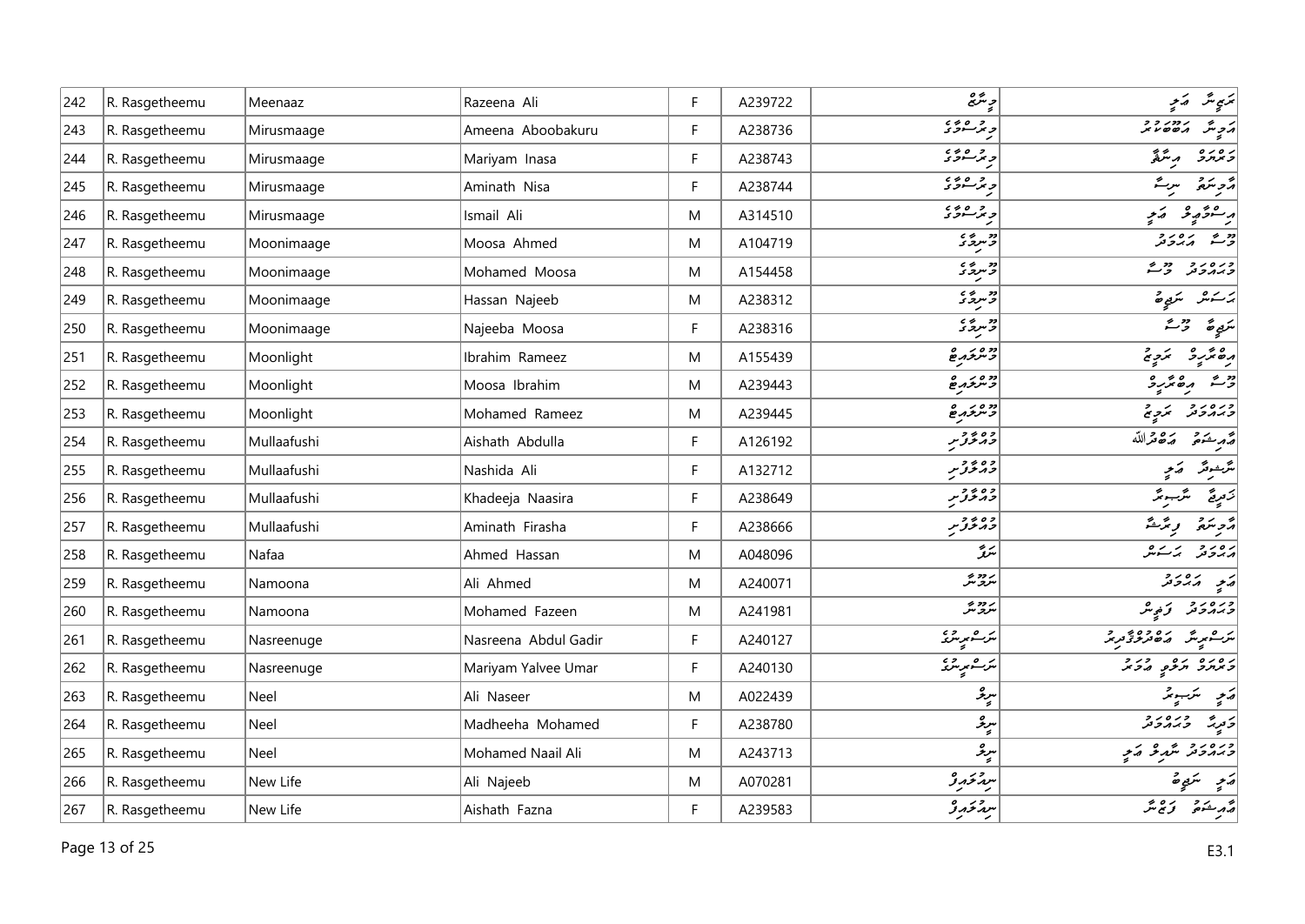| 268 | R. Rasgetheemu | Niloa Rose     | Aminath Hussain          | F | A239754 | سرويرج                       | برسەمەر<br>پ <sup>ر</sup> تر سرچ                                                                                                                                                                                                |
|-----|----------------|----------------|--------------------------|---|---------|------------------------------|---------------------------------------------------------------------------------------------------------------------------------------------------------------------------------------------------------------------------------|
| 269 | R. Rasgetheemu | Niloa Rose     | Mohamed Abdul Sattar     | M | A239755 | سرد بره                      | ر ه وه ره د و<br>پره تربر سوړه د<br>و ر ه ر و<br><del>و</del> بر پر <del>و</del> ر                                                                                                                                              |
| 270 | R. Rasgetheemu | Niloa Rose     | Fathimath Abdul Saththar | F | A239757 | ليروحو                       | ر ه و ه ر ه د و<br>پره تربر سوړه پر<br>و په پر د                                                                                                                                                                                |
| 271 | R. Rasgetheemu | Niloa Rose     | Aishath Abdul Sattar     | F | A242052 | سرد حرج                      | ره وه ره دو<br>په هنرو سوړه د<br>ر<br>در در شوه                                                                                                                                                                                 |
| 272 | R. Rasgetheemu | Nishaan        | Abdulla Muaz             | M | A239775 | سرىشەشر                      | برە ترالله<br>و د مر<br>تر د مر                                                                                                                                                                                                 |
| 273 | R. Rasgetheemu | Nooraaneemaage | Abdulla Mahmood          | M | A238746 | دو پر پره<br>سرپر سرچري      | ەھىراللە<br>ر ه دو و<br>تربر <del>و</del> تر                                                                                                                                                                                    |
| 274 | R. Rasgetheemu | Nooraaneemaage | Ali Thoif                | M | A238750 | دو پر پره<br>سرپر سرچري      | ړنې پوړو                                                                                                                                                                                                                        |
| 275 | R. Rasgetheemu | Noothari       | Aishath Ahmed            | F | A239521 | انقهم                        | برور و<br>و مر<br>مرکز مشوحو                                                                                                                                                                                                    |
| 276 | R. Rasgetheemu | Noothari       | Fathimath Jana           | F | A347406 | أمهيموسر                     | و په پر د<br>تع مگر                                                                                                                                                                                                             |
| 277 | R. Rasgetheemu | Noovilaage     | Rihla Alim               | F | A121930 | دد<br>شرع څرن                | بررد<br>رژوژ                                                                                                                                                                                                                    |
| 278 | R. Rasgetheemu | Noovilaage     | Zaeema Alim              | F | A238121 | دد<br>متر <sub>جو</sub> بحری | ئە ھەرىجە<br>ئ<br>ەرور                                                                                                                                                                                                          |
| 279 | R. Rasgetheemu | Noovilaage     | Ismail Rasheed           | M | A238124 | دد<br>متر <sub>جو</sub> بحری | ىر مەئىر ئەر<br>كرمشوقر                                                                                                                                                                                                         |
| 280 | R. Rasgetheemu | Noovilu        | Fathimath Abdul Rahman   | F | A125323 | يتره چر                      | ر ه د ه ر ه ر ه<br>پره تر پر برگر<br>ء<br>توجو حو                                                                                                                                                                               |
| 281 | R. Rasgetheemu | Ocean Villa    | Mariyam Jeeza            | F | A154854 | ە ئەئەمىرىدىگە<br>م          | ر ه ر ه<br><del>و</del> بربر و<br>فج پخ                                                                                                                                                                                         |
| 282 | R. Rasgetheemu | Ocean Villa    | Ali Ibrahim              | M | A159021 | ە<br>مەشەھرى <b>ر</b> ئى     | ړې ره پر د                                                                                                                                                                                                                      |
| 283 | R. Rasgetheemu | Orchid villa   | Abdul Ganee Ibrahim      | M | A238621 | ەر بە ئوقر                   | גם כבות הסתנכ                                                                                                                                                                                                                   |
| 284 | R. Rasgetheemu | Orchid villa   | Hawwa Hussain            | F | A238623 | ەر بە ئاھەتىر<br>مەسىم ئاھ   | برە پچ<br>برسەمەرىش                                                                                                                                                                                                             |
| 285 | R. Rasgetheemu | Orchid villa   | Aminath Raoofa           | F | A238631 | ەر بە ئوقر                   | ر دور<br>بورو تو<br>ړ د سره په                                                                                                                                                                                                  |
| 286 | R. Rasgetheemu | Ozone          | Ali Ibrahim              | M | A061263 | ە يە<br>مەنب                 |                                                                                                                                                                                                                                 |
| 287 | R. Rasgetheemu | Paakeeza       | Ali Inas                 | M | A241885 | بو مو پنج<br>بو مو پنج       | ړنې پر شر                                                                                                                                                                                                                       |
| 288 | R. Rasgetheemu | Panama         | Ismail Easa Fulhu        | M | A106753 | ی پر پی                      | ړ شو په په دو د                                                                                                                                                                                                                 |
| 289 | R. Rasgetheemu | Panama         | Aminath Hassan           | F | A106754 | ې پر پر<br>بر سرچ            | پر<br>در سرچ<br>برسەمىر                                                                                                                                                                                                         |
| 290 | R. Rasgetheemu | Paris          | Aishath Mohamed Fulhu    | F | A238207 | ۇ بر م                       | ر<br>پر گرمسکو جو<br>2 ر 0 ر 2 و 2<br>ر بر بر <del>ت</del> رتو تر                                                                                                                                                               |
| 291 | R. Rasgetheemu | Plaza          | Abdul Raheem Ibrahim     | M | A024655 | وثرتج                        | ן פיפיק פי<br>גם בקח יבה ב<br>ە ھەترىر ۋ                                                                                                                                                                                        |
| 292 | R. Rasgetheemu | Rabeeuge       | Ibrahim Abdul Rahman     | M | A148960 | پر چوه د                     | ر ه و ه ر ه د ه<br>پره تر پر پر تر سر<br>ە ھەترىر <sup>ە</sup>                                                                                                                                                                  |
| 293 | R. Rasgetheemu | Rabeeuge       | Abdul Rahman Ibrahim     | M | A239580 | ر<br>مرحوم د                 | גם כם גם כם הם מיים ביו כל הם היו כל היו כל היו כל היו כל היו כל היו כל היו כל היו כל היו כל היו כל היו כל היו<br>הגיש בת היו הגיש הגיל היו היו כל היו כל היו כל היו כל היו כל היו כל היו כל היו כל היו כל היו כל היו כל היו כל |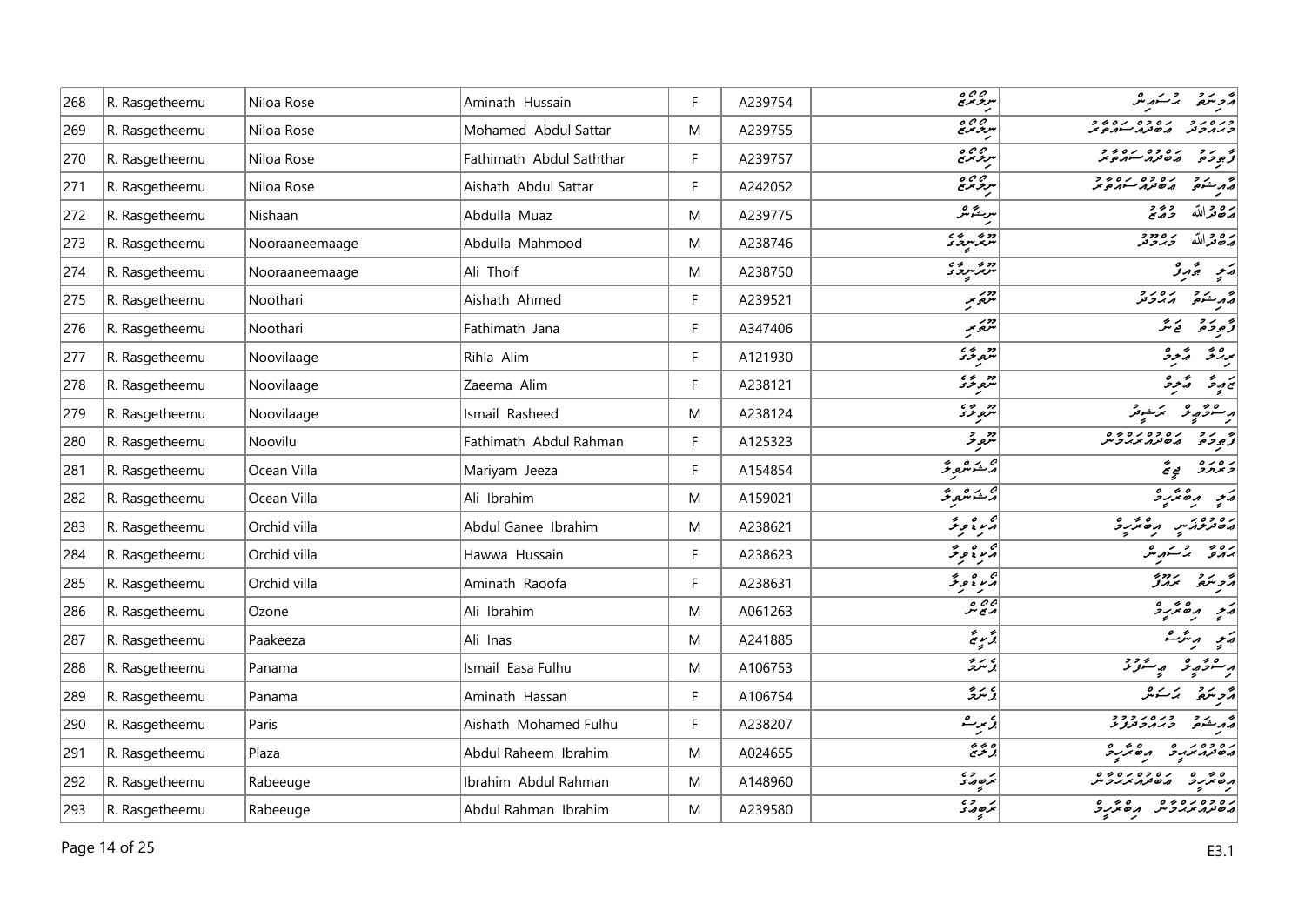| 294 | R. Rasgetheemu | Rabeeuge         | Mohamed Abdul Rahman   | M           | A239592 | ر<br>ترەم د                           | ر ٥ ر ٥ ر ٥ ر و<br>در <i>ه بربر <del>د</del> س</i><br>و رە ر د<br>تر پر تر تر  |
|-----|----------------|------------------|------------------------|-------------|---------|---------------------------------------|--------------------------------------------------------------------------------|
| 295 | R. Rasgetheemu | Rabeeuge         | Ahmed Abdul Rahman     | M           | A239599 | پر چوړ د<br>مربح                      | ره وه ره د ه<br>پره تربر تر ش<br>ر ە ر د<br>مەركىر                             |
| 296 | R. Rasgetheemu | Rabeeuge         | Adam Abdul Rahman      | M           | A239601 | ترەم د                                | ره وه ره ده.<br>پره تربر بربر تر س<br>پەر ە<br>مەنىرچ                          |
| 297 | R. Rasgetheemu | Ranauraage       | Hussain Yoosuf         | M           | A121148 | ر ر د د ،<br>برس پر برد               | جەسى <sub>م</sub> ە ھەم جۇ جەم                                                 |
| 298 | R. Rasgetheemu | Ranauraage       | Ahmed Riza             | M           | A239243 | ر ر د » ،<br>برس پر برد               | رەرو برگ                                                                       |
| 299 | R. Rasgetheemu | Ranauraage       | Ali Riza               | M           | A239247 | ر ر د » ><br>برس پر بری               | ړې برگ                                                                         |
| 300 | R. Rasgetheemu | Ranhadhaage      | Yoosuf Rameez Ali      | M           | A132995 |                                       | در ده پر <sub>و</sub> چ کړم                                                    |
| 301 | R. Rasgetheemu | Rankokaage       | Mariyam Moosa          | $\mathsf F$ | A047854 | ر ٥ پر د ٠<br>برس ر                   | رەرە دور                                                                       |
| 302 | R. Rasgetheemu | Rankokaage       | Hamid Hassan           | M           | A239222 | ر ٥ پر <i>٤ ي</i><br>برس <i>٧ ي</i> ر | برٌحرِ قر<br>برسەيىتىر                                                         |
| 303 | R. Rasgetheemu | Rankokaage       | Faheema Hamid          | F           | A239227 | ر ٥ پر <i>٤ ٤</i><br>برس لا ړ         | أوَرِدٌ - بُرُونْرُ                                                            |
| 304 | R. Rasgetheemu | Ranthari         | Ismail Easa            | M           | A044214 | ابرمور                                | وستوم و و ش                                                                    |
| 305 | R. Rasgetheemu | Ranthari         | Aminath Nasheeda       | $\mathsf F$ | A239782 | ابرشموسر                              | أأدو سكرة السكر سكر فيحر                                                       |
| 306 | R. Rasgetheemu | Ranthari         | Mohamed Haikal         | M           | A242059 | برەرىر                                | ورەرو ئەرى                                                                     |
| 307 | R. Rasgetheemu | Rasveli          | Aishath Malha          | F           | A241904 | ىرسىمۇم                               | أشهر شده والمحافظة                                                             |
| 308 | R. Rasgetheemu | <b>Red House</b> | Aminath Easa           | $\mathsf F$ | A159526 | ، ە بر جەم<br>ئىربى <i>س</i> ىر       | أزجر سنتمر ويدمثم                                                              |
| 309 | R. Rasgetheemu | <b>Red House</b> | Fathmath Ahmed         | F           | A159527 | ، ەر دە                               | أو برو برەبرو                                                                  |
| 310 | R. Rasgetheemu | <b>Red House</b> | Ahmed Mahmood          | M           | A239859 | ، ەر دە                               | بر 2 ر 1<br>مربر <del>5</del> تر<br>ر ه دو و<br>تربر <del>و</del> تر           |
| 311 | R. Rasgetheemu | Red House        | Hassan Nihan           | M           | A245921 | ، ەر دەپە                             | برسەيىتە<br>سرترىگر                                                            |
| 312 | R. Rasgetheemu | Red Rose         | Aminath Laila          | $\mathsf F$ | A239586 | بره جرعه                              | أرمز برد<br>خەرىخە                                                             |
| 313 | R. Rasgetheemu | Red Rose         | Mariyam Layaana        | F           | A241913 | برہ جرعہ                              | ىز بۇ ئە<br>ر ه ر ه<br><del>ر</del> بربرگر                                     |
| 314 | R. Rasgetheemu | Rose Cottage     | Ibrahim Mahmood        | M           | A012195 | 0 و بر ي و<br>مربح م ط مح             | ر ه دو و<br>تربر <del>و</del> تر<br>  رە ئرىر ۋ                                |
| 315 | R. Rasgetheemu | Rose Cottage     | Fathimath Saba Ibrahim | F           | A238214 | ە ەيدە ە<br>ترى ئىس                   | ژُودَهُ خَنَّ رَهُ بُرِدْ                                                      |
| 316 | R. Rasgetheemu | Rose Villa       | Mohamed Abdul Rahman   | M           | A157715 | ەھ بۇ ئە                              | ر ه و ه د ه د ه<br>پره تر پر تر تر<br>و ر ه ر د<br>تر پر ژ تر                  |
| 317 | R. Rasgetheemu | Rose Villa       | Mariyam Ahmed Fulhu    | F           | A238772 | ەھ بۇ<br>ئىرىج <sub>قرى</sub> مۇ      | بر 2 و 2 و 2<br>پر بر <del>و</del> تر تو تر<br>ر ه بر ه<br><del>ر</del> بربر ژ |
| 318 | R. Rasgetheemu | Ruhkosheege      | Fathmath Ramla         | F.          | A239720 | و ه پر پر<br>مردر مربری               | وٌجِ حَرَمٌ مَرَحَرٌ                                                           |
| 319 | R. Rasgetheemu | Ruhkosheege      | Mohamed Abdul Gadir    | M           | A239814 | و ٥ پر ٢<br>بردر ما مړي               | ورەرو رەدەپەرچ                                                                 |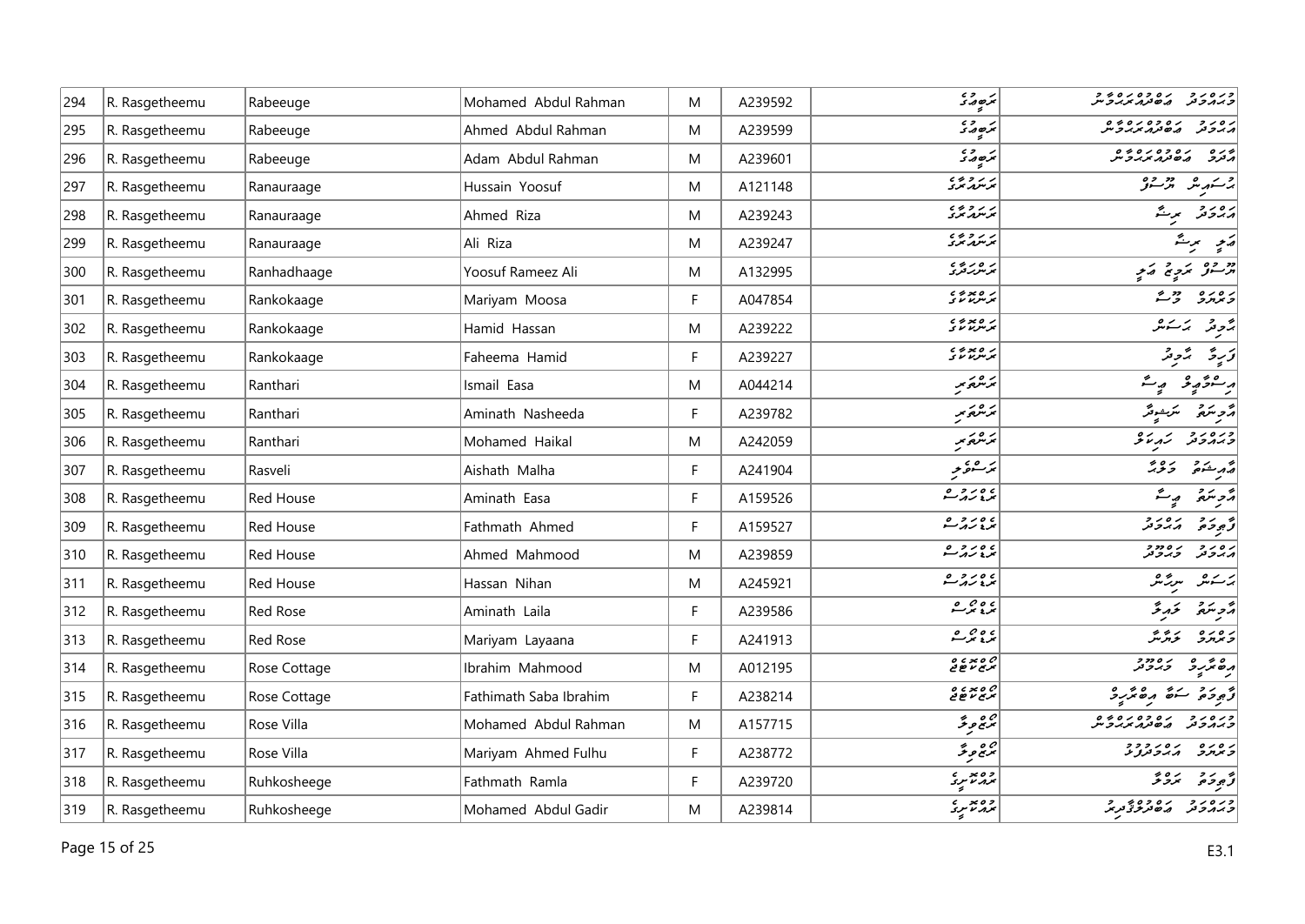| 320 | R. Rasgetheemu | Rukkuri      | Mariyam Anshaam            | F. | A241965 | وه و<br>محمد ما محم       | ىر ئ <i>ىرى</i> شۇ ئ<br>ر ه ر ه<br><del>ر</del> بربرگ |
|-----|----------------|--------------|----------------------------|----|---------|---------------------------|-------------------------------------------------------|
| 321 | R. Rasgetheemu | Saaniyaa     | Ibrahim Nasir              | M  | A239787 | سەمبرىز                   | ەرھەترىر <sup>ە</sup><br>مترسه تر                     |
| 322 | R. Rasgetheemu | Saaniyaa     | Fathimath Riyasha          | F. | A239794 | سەمبر                     | ۇ ب <sub>و</sub> ر د<br>ىروگرىنگە                     |
| 323 | R. Rasgetheemu | Saaraazu     | Hussain Ibrahim            | M  | A001497 | شەپەر                     |                                                       |
| 324 | R. Rasgetheemu | Saaraazu     | Zahidha Moosa              | F  | A238861 | شۇرىيە                    | د عثر<br>پچ <sub>مر</sub> وگر                         |
| 325 | R. Rasgetheemu | Saaraazu     | Aminath Inaan Hussain      | F  | A241971 | شۇرىيە                    | أأدينه ويترشر بزخيرين                                 |
| 326 | R. Rasgetheemu | Saimaa       | Mohamed Kamal              | M  | A067734 | ستهرقر                    |                                                       |
| 327 | R. Rasgetheemu | Saimaa       | Mariyam Saeeda             | F  | A148441 | سەرد                      | رەرە سەرتە                                            |
| 328 | R. Rasgetheemu | Saimaa       | Mohamed Sameer             | M  | A239797 | سەرىج                     | ورەرو سەچە                                            |
| 329 | R. Rasgetheemu | Saimaa       | Muneera Moosa              | F. | A239798 | ستهرد                     | د پر ته د                                             |
| 330 | R. Rasgetheemu | Saimaa       | Aishath Saeedha            | F  | A239801 | ستهرقر                    | و من ديگر ديگر<br>مارستون سکوپور                      |
| 331 | R. Rasgetheemu | Saimaa       | Hawwa Mizna                | F  | A239807 | سەرىج                     | برە ئەر ئەيگە                                         |
| 332 | R. Rasgetheemu | Samanthaa    | Mohamed Ziyau              | M  | A154400 | سرده پر                   | כנסנכ היבר<br><i>בג</i> ובב היולו                     |
| 333 | R. Rasgetheemu | Samanthaa    | Aishath Lauza Ahmed Saleem | F  | A242083 | سەر ھەيج                  | و در د د د د د د د د سرور                             |
| 334 | R. Rasgetheemu | Seemaa Villa | Ameena Hussain             | F  | A042810 | -وڅ و ځه                  | أرَجِيسٌ بِرْسَمْرِيسٌ                                |
| 335 | R. Rasgetheemu | Seemaa Villa | Ibrahim Naeem              | M  | A155436 | سوڈ <sub>حر</sub> مڈ      | ەھ <i>ترى</i> ۋە سەر                                  |
| 336 | R. Rasgetheemu | Seemaa Villa | Adam Idrees                | M  | A239631 | سوژٌو ژٌ                  | أيمنده أيرتز يرت                                      |
| 337 | R. Rasgetheemu | Sithuraa     | Abdul Gadir Hussain        | M  | A085413 | ۔ وہ تر                   | رە دەپرىر بىر ئەر                                     |
| 338 | R. Rasgetheemu | Sithuraa     | Hawwa Ahmed                | F. | A239809 | سوە پىر                   | $5.001$ $501$                                         |
| 339 | R. Rasgetheemu | Sithuraa     | Ali Abdul Gadhir           | Μ  | A239816 | سوە ئىگە                  | ر ده ده در در د                                       |
| 340 | R. Rasgetheemu | Snow         | Ali Ibrahim                | Μ  | A024819 | يەمبر                     | ەر ھەترىر 3<br>بر ھەترىر 3<br>ر<br>د په               |
| 341 | R. Rasgetheemu | Sosunge      | Ibrahim Yoosuf Fulhu       | M  | A151909 | <u>مریم کره ی</u>         | دو و د و د<br>در سور و د<br>ەرھەترىر <sup>ى</sup>     |
| 342 | R. Rasgetheemu | Sosunge      | Hawwa Hassan               | F. | A238178 | <u>م ئەيدى</u>            | ر ه بو<br>بر د څ<br>برَسەنگە                          |
| 343 | R. Rasgetheemu | Sunlight     | Ameena Zakariyya           | F. | A132858 | ر<br>سەنئە <i>رى</i> رىقى | הַבְּית הַעַתְרת                                      |
| 344 | R. Rasgetheemu | Thiyaramaage | Sakeena Ali                | F  | A160001 | <br>  مورنمرد د           | سەر پىتىر                                             |
| 345 | R. Rasgetheemu | Thiyaramaage | Fathimath Ali              | F  | A239453 | <br>  مورنمرد د           | وٌجوحهُ - مَرِ                                        |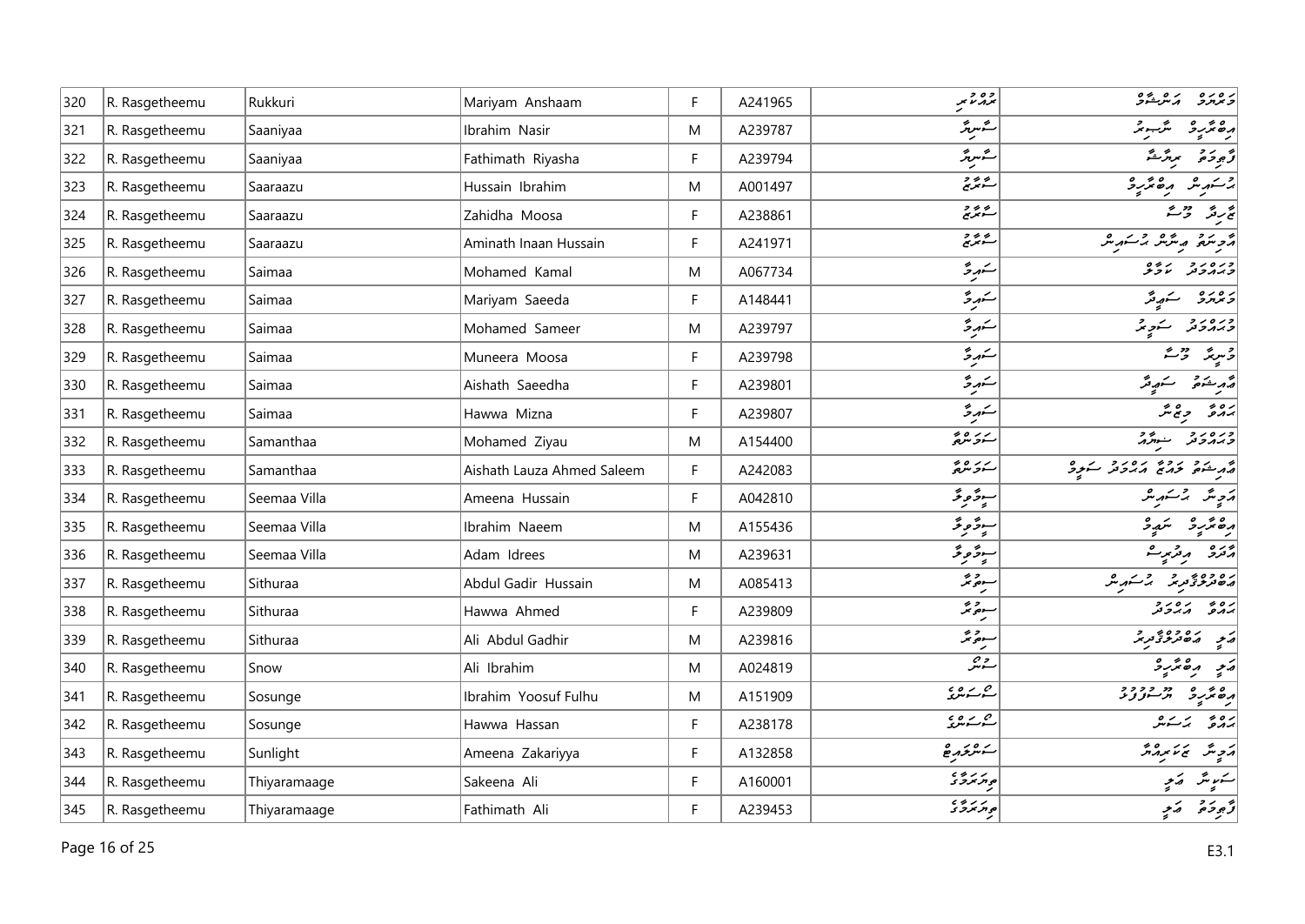| 346 | R. Rasgetheemu | Thiyaramaage      | Ahmed Ali              | M  | A242009 | ر ر د د<br>موهر پرو د            | ړ ور د کړ                                                                                                                                                                                                                                                                                                           |
|-----|----------------|-------------------|------------------------|----|---------|----------------------------------|---------------------------------------------------------------------------------------------------------------------------------------------------------------------------------------------------------------------------------------------------------------------------------------------------------------------|
| 347 | R. Rasgetheemu | Tower             | Ameena Ibrahim         | F  | A238792 | ر ر د<br>ح <i>و</i> نو           | مۇجەتتىر<br>برە ئۆرۈ                                                                                                                                                                                                                                                                                                |
| 348 | R. Rasgetheemu | Tulip             | Mohamed Hassan Manik   | M  | A047567 | جوړېږ د                          | و رە ر د<br><i>د بر</i> گەر<br>ئەسەھە ئەسرىد                                                                                                                                                                                                                                                                        |
| 349 | R. Rasgetheemu | Tulip             | Mariyam Thifla         | F  | A241931 | جوړېږ                            | ە ئۇ ق<br>ويربرو                                                                                                                                                                                                                                                                                                    |
| 350 | R. Rasgetheemu | Tulip             | Fathimath Hafsa        | F  | A339309 | جوړېږ د                          | ۇ بۇرۇ بۇرغ                                                                                                                                                                                                                                                                                                         |
| 351 | R. Rasgetheemu | Vaarey Villa      | Khadeeja Hussain       | F  | A151725 | ەسىمبىر ئىچە<br>ھەتىر <i>م</i> و | تزمریق   بر سنهریش                                                                                                                                                                                                                                                                                                  |
| 352 | R. Rasgetheemu | Vaarey Villa      | Hassan Nizam           | M  | A238065 | ە يە<br>قەنىر بوقر               | برسەيىر<br>سرڅو                                                                                                                                                                                                                                                                                                     |
| 353 | R. Rasgetheemu | Vaarey Villa      | Aminath Sana           | F  | A238073 | ە يە ھەرىچە                      | أأرد سكرة أتحاشر                                                                                                                                                                                                                                                                                                    |
| 354 | R. Rasgetheemu | Vaijeheyge        | Hussain Rashad         | M  | A239394 | ر<br>ح در ج ر د                  | چرىكىرىش ئېرىشكەر                                                                                                                                                                                                                                                                                                   |
| 355 | R. Rasgetheemu | Vaimatheege       | Ismail Fayaz           | M  | A120445 | ى<br>قەرىخ م <sub>ۇ</sub> ي      | ر شۇر ئۇر                                                                                                                                                                                                                                                                                                           |
| 356 | R. Rasgetheemu | Venus             | Thoha Ali              | M  | A114619 | <sub>عب</sub> ِ سَرَتْہ          | $\frac{1}{2}$ $\frac{1}{2}$ $\frac{1}{2}$ $\frac{1}{2}$ $\frac{1}{2}$ $\frac{1}{2}$ $\frac{1}{2}$ $\frac{1}{2}$ $\frac{1}{2}$ $\frac{1}{2}$ $\frac{1}{2}$ $\frac{1}{2}$ $\frac{1}{2}$ $\frac{1}{2}$ $\frac{1}{2}$ $\frac{1}{2}$ $\frac{1}{2}$ $\frac{1}{2}$ $\frac{1}{2}$ $\frac{1}{2}$ $\frac{1}{2}$ $\frac{1}{2}$ |
| 357 | R. Rasgetheemu | Venus             | Ali Ahmed              | M  | A140876 | مەيترىشە                         |                                                                                                                                                                                                                                                                                                                     |
| 358 | R. Rasgetheemu | Venus             | Aminath Rizna          | F. | A157407 | ء ٍ سَرَتْه                      |                                                                                                                                                                                                                                                                                                                     |
| 359 | R. Rasgetheemu | Venus             | Fathimath Hussain      | F. | A239740 | <sub>عب</sub> ِ سَرَتْہ          | ۋە ئەقسىر                                                                                                                                                                                                                                                                                                           |
| 360 | R. Rasgetheemu | Venus             | Aishath Rimana         | F  | A239741 | <sub>عب</sub> ِ سَرَتْہ          | أقمر شنقى مرقانتر                                                                                                                                                                                                                                                                                                   |
| 361 | R. Rasgetheemu | Venus             | Mohamed Nawaz          | M  | A239743 | ء ٍ سَرَتْه                      | و ر ه ر د<br><i>و بر</i> پر <del>ر</del><br>ر پر د<br>سرچ م                                                                                                                                                                                                                                                         |
| 362 | R. Rasgetheemu | Venus             | Hawwa Rauha            | F. | A242050 | ء ٍ سَرَتْه                      | ر ه و<br>برد و<br>سروی                                                                                                                                                                                                                                                                                              |
| 363 | R. Rasgetheemu | Vilares           | Ibrahim Mohamed Fulhu  | M  | A047410 | وبخترشه                          | ۶ ۶ ۶ ۶ ۶ ۶ ۶<br>۳ <i>۶ ۶ ۶ ۶ ۶ ۶ ۶</i><br>ەر ھەترىر <i>ۋ</i>                                                                                                                                                                                                                                                       |
| 364 | R. Rasgetheemu | Waadhee           | Aminath Yoosuf Fulhu   | F  | A238185 | ر<br>حرمي                        | لترمز معر<br>دد وه و د                                                                                                                                                                                                                                                                                              |
| 365 | R. Rasgetheemu | Waves             | Mohamed Ibrahim        | M  | A099692 | <sup>ي ه</sup> ره.               | و ر ه ر د<br>د بر پر تر<br>5/500                                                                                                                                                                                                                                                                                    |
| 366 | R. Rasgetheemu | Waves             | Aishath Yoosuf Fulhu   | F. | A238180 | ە <i>بە ھ</i>                    | دد و د د د<br>در سرو د ر<br>د مرکز د میگرد<br>مرکز مشوجی                                                                                                                                                                                                                                                            |
| 367 | R. Rasgetheemu | <b>White Hall</b> | Ibrahim Mohamed Maniku | M  | A238879 | وَرِءِ رُوُ                      | כ מ ם מ כ מ יישוב<br>המרית ב נקב יישוב                                                                                                                                                                                                                                                                              |
| 368 | R. Rasgetheemu | Zeyvaru           | Ismail Ahmed           | M  | A056448 | ں ر و<br>سی حر                   | وصفحوفه وبالمحمد                                                                                                                                                                                                                                                                                                    |
| 369 | R. Rasgetheemu | Zeyvaru           | Mariyam Ismail         | F  | A242011 | ں پر ح<br>سی حر سر               | ر ه ر ه<br><del>ر</del> بربرگ<br>برىشۇپەيۋ                                                                                                                                                                                                                                                                          |
| 370 | R. Rasgetheemu | Zeyvaru           | Aishath Fazna          | F. | A242036 | پر بر حر<br>  سی حر              | ۇرىشكە زېڭر                                                                                                                                                                                                                                                                                                         |
| 371 | R. Rasgetheemu | Zindhagee         | Ismail Naseer          | M  | A240010 | ىج يىڭرىمىيە                     | أراعتمور ومستعمر                                                                                                                                                                                                                                                                                                    |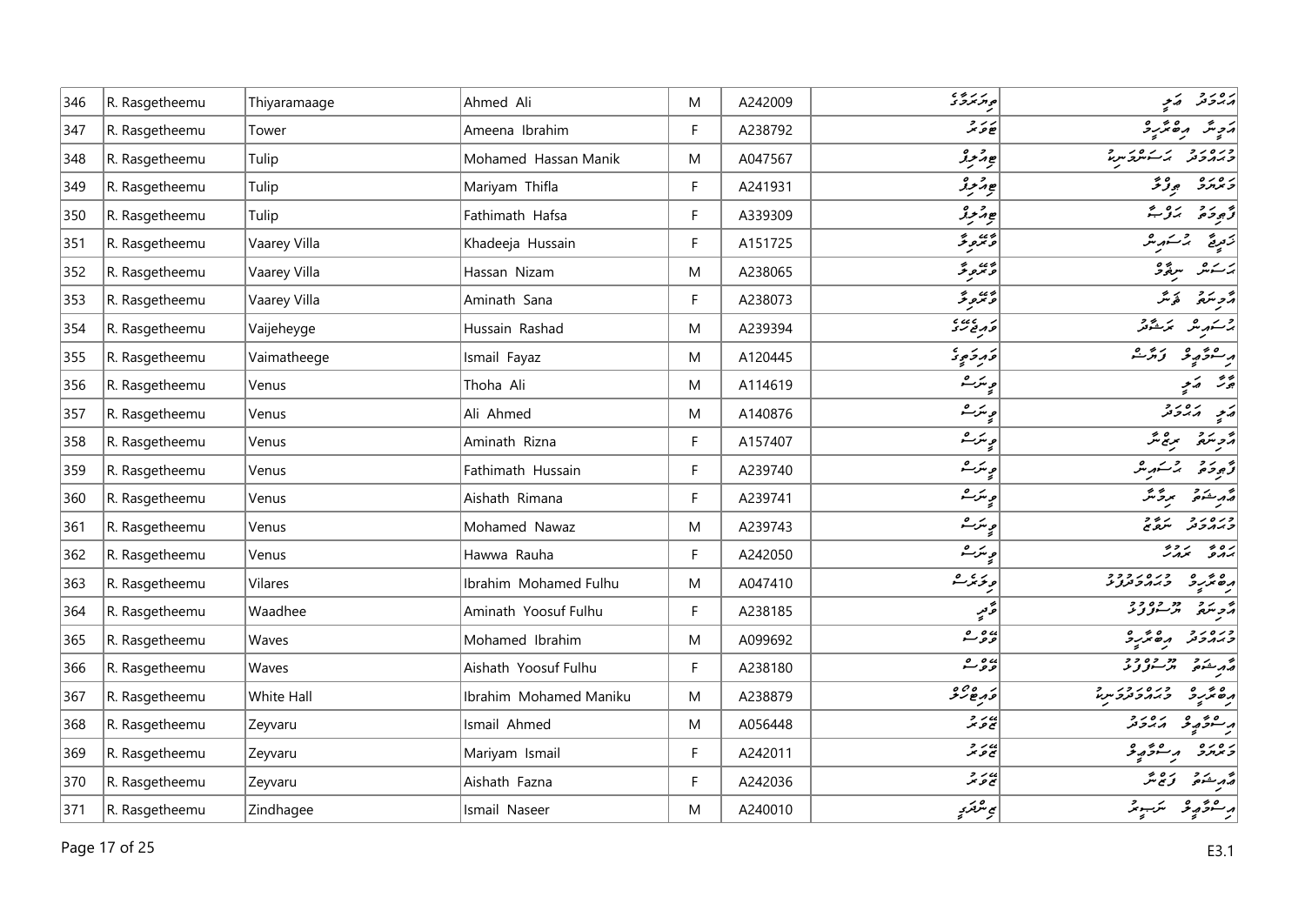|        | S. Hithadhoo         |             |                 |   |         |                  |       |            |
|--------|----------------------|-------------|-----------------|---|---------|------------------|-------|------------|
| 372    | S. Hithadhoo         | Hudhu Fehi  | Mohamed Fazleen | M | A080939 | و و ء<br>رقوبو ر |       | ورەرو رەپر |
|        | Sh. Milandhoo        |             |                 |   |         |                  |       |            |
| $ 373$ | <b>Sh. Milandhoo</b> | Lilymaage   | Ibrahim Nadeem  | M | A094978 | ووڈ ڈ<br>ر       | سرترو | رەپۇر ۋ    |
|        | Th. Thimarafushi     |             |                 |   |         |                  |       |            |
| 374    | Th. Thimarafushi     | Kurikeelage | Aminath Zeena   |   | A086992 | ئەبىر بويجە كە   | سے سر | پژ پر سرچ  |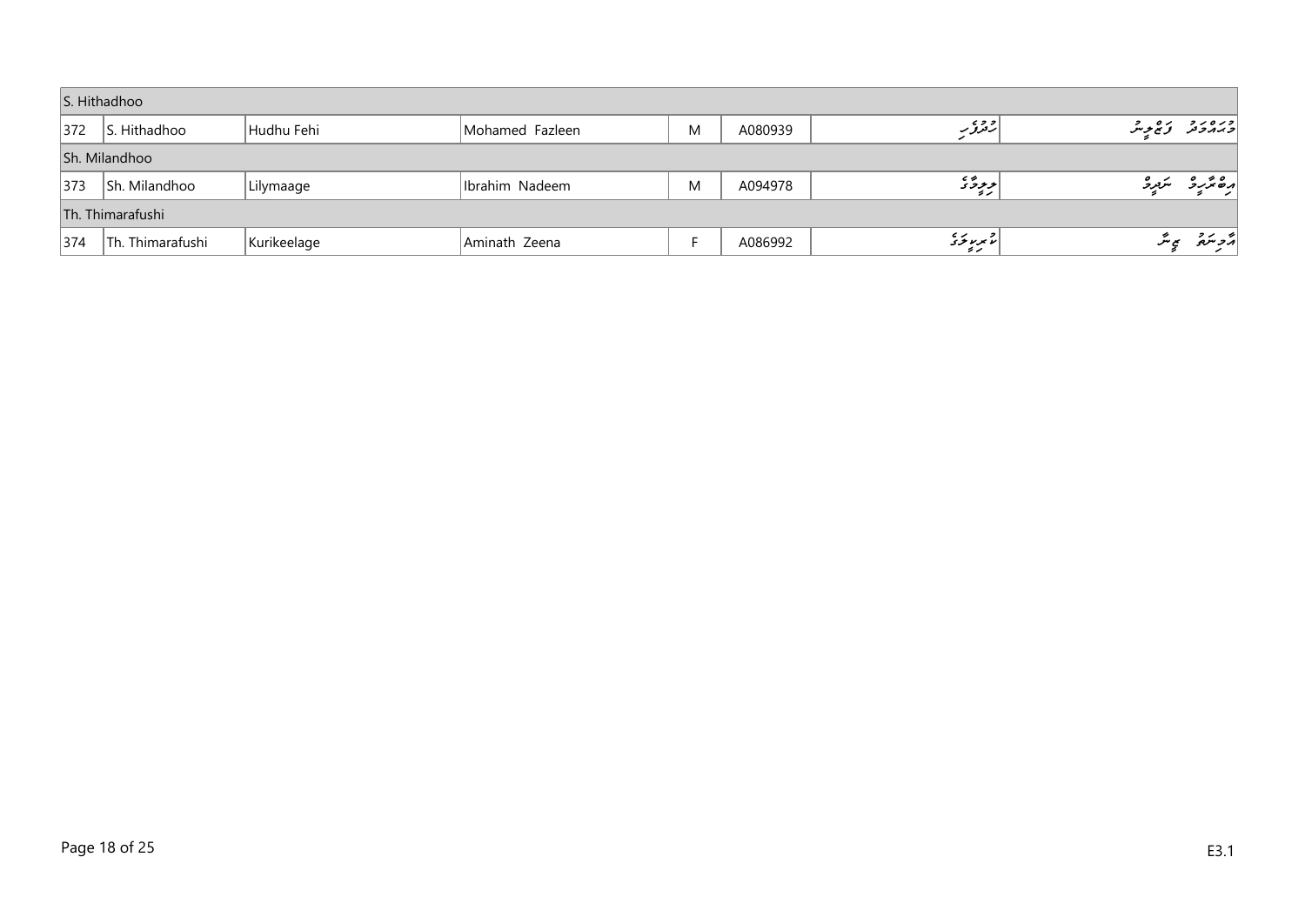## *w7qAn8m? sCw7mRo>u; wEw7mRw;sBo<*

| ' مرمر | 'يئرىثر: |
|--------|----------|
|        |          |
|        |          |
|        |          |

## *w7q9r@w7m> sCw7qHtFoFw7s; mAm=q7 w7qHtFoFw7s;*

| يئرمىش: | $^{\circ}$<br>. سر سر<br>$\cdot$ | $\circ$ $\sim$<br>-- | يئرمثر |
|---------|----------------------------------|----------------------|--------|
|         |                                  |                      |        |
|         |                                  |                      |        |
|         |                                  |                      |        |

| انترنثر: | $^{\circ}$ | يبرهر | $^{\circ}$<br>سرسر |
|----------|------------|-------|--------------------|
|          |            |       |                    |
|          |            |       |                    |
|          |            |       |                    |

| ىرتىر: | 。<br>سر سر | .,<br>مرسر |
|--------|------------|------------|
|        |            |            |
|        |            |            |
|        |            |            |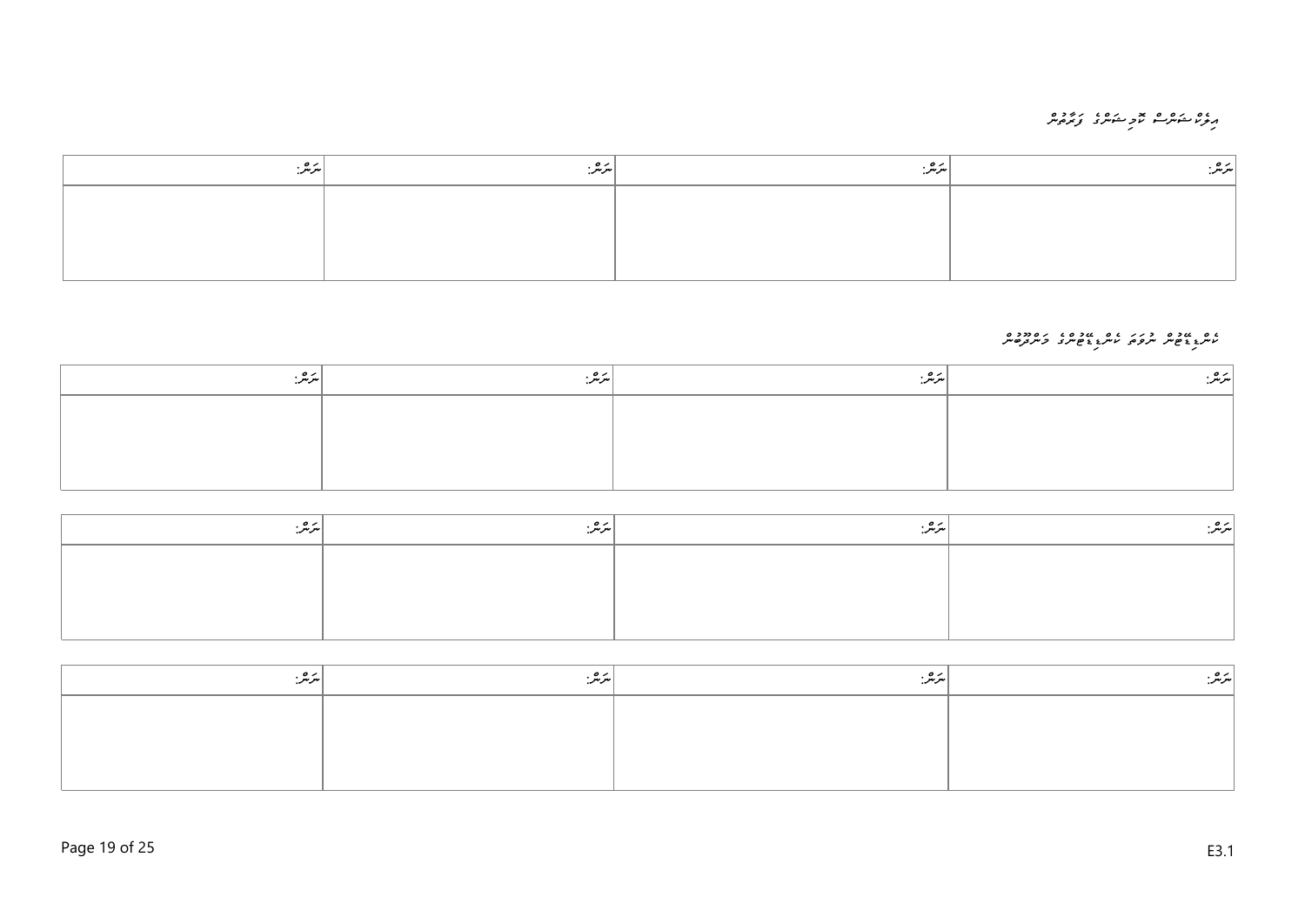| يره. | ο. | ا ير ه |  |
|------|----|--------|--|
|      |    |        |  |
|      |    |        |  |
|      |    |        |  |

| <sup>.</sup> سرسر. |  |
|--------------------|--|
|                    |  |
|                    |  |
|                    |  |

| ىئرىتر. | $\sim$ | ا بر هه. | لىرىش |
|---------|--------|----------|-------|
|         |        |          |       |
|         |        |          |       |
|         |        |          |       |

| 。<br>مرس. | $\overline{\phantom{a}}$<br>مر مىر | يتريثر |
|-----------|------------------------------------|--------|
|           |                                    |        |
|           |                                    |        |
|           |                                    |        |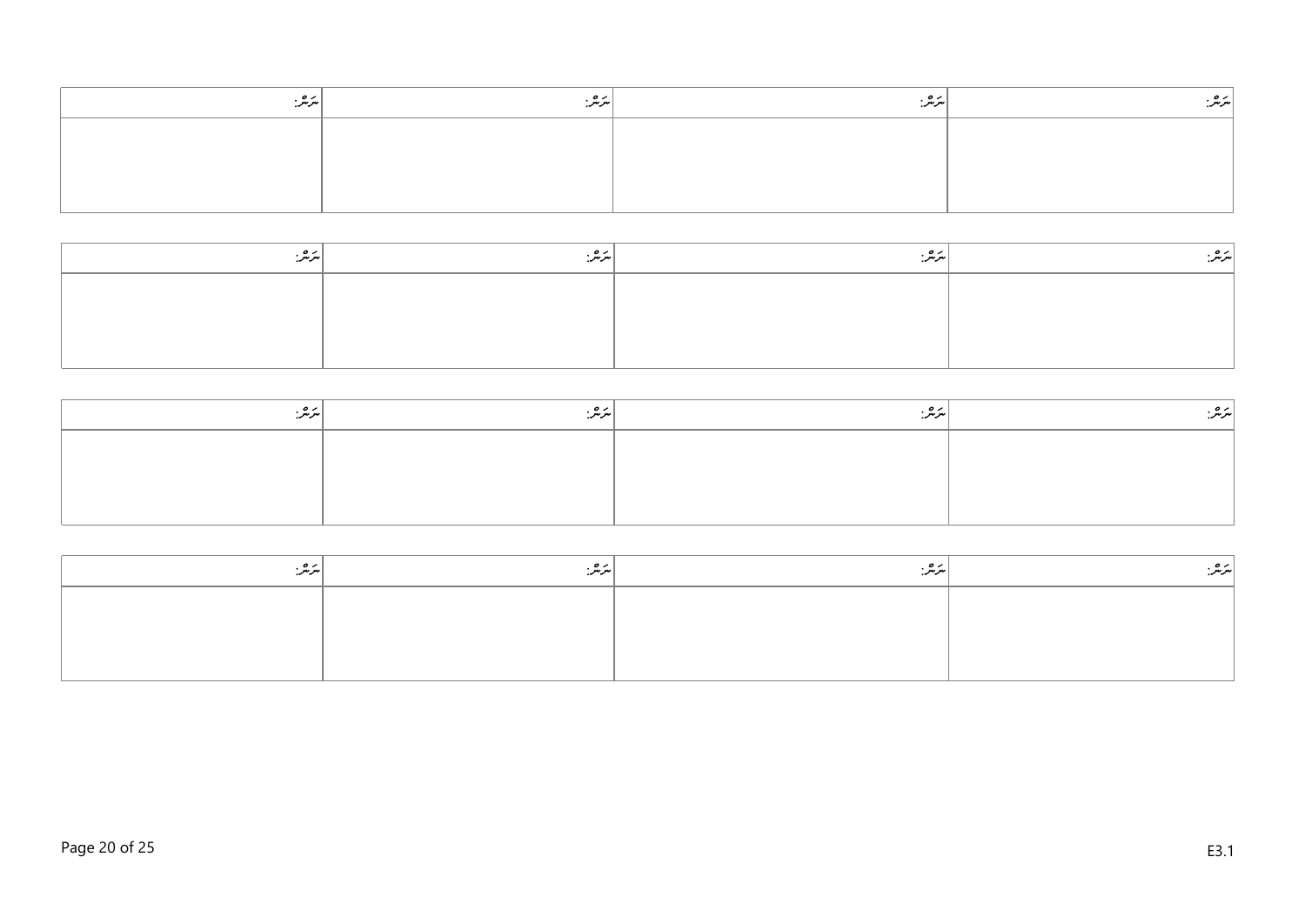| ير هو . | $\overline{\phantom{a}}$ | يرمر | اير هنه. |
|---------|--------------------------|------|----------|
|         |                          |      |          |
|         |                          |      |          |
|         |                          |      |          |

| ىر تىر: | $\circ$ $\sim$<br>" سرسر . | يترمير | o . |
|---------|----------------------------|--------|-----|
|         |                            |        |     |
|         |                            |        |     |
|         |                            |        |     |

| 'تترنثر: | 。<br>,,,, |  |
|----------|-----------|--|
|          |           |  |
|          |           |  |
|          |           |  |

|  | . ه |
|--|-----|
|  |     |
|  |     |
|  |     |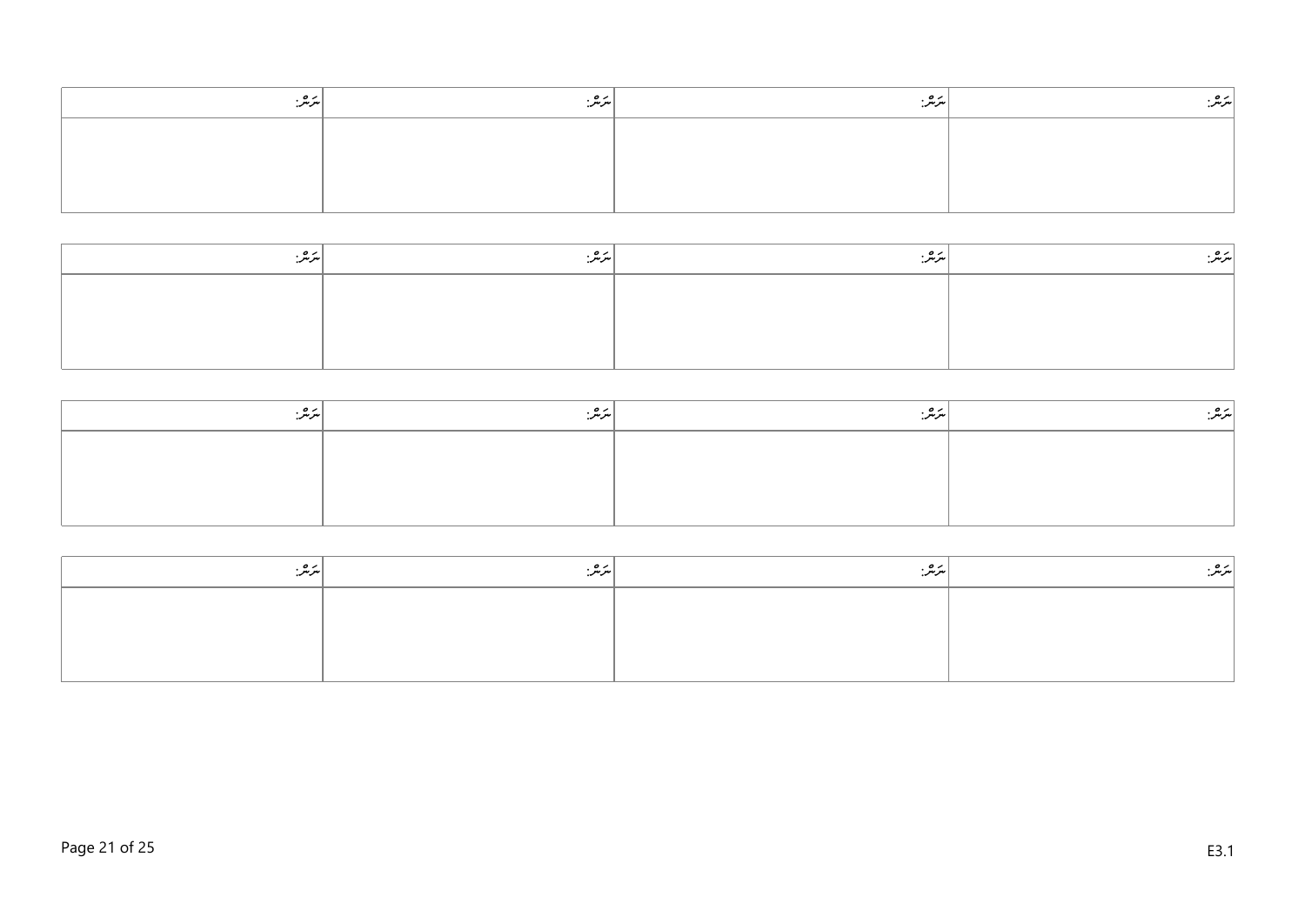| ير هو . | $\overline{\phantom{a}}$ | يرمر | اير هنه. |
|---------|--------------------------|------|----------|
|         |                          |      |          |
|         |                          |      |          |
|         |                          |      |          |

| ىر تىر: | $\circ$ $\sim$<br>" سرسر . | يترمير | o . |
|---------|----------------------------|--------|-----|
|         |                            |        |     |
|         |                            |        |     |
|         |                            |        |     |

| 'تترنثر: | 。<br>,,,, |  |
|----------|-----------|--|
|          |           |  |
|          |           |  |
|          |           |  |

|  | . ه |
|--|-----|
|  |     |
|  |     |
|  |     |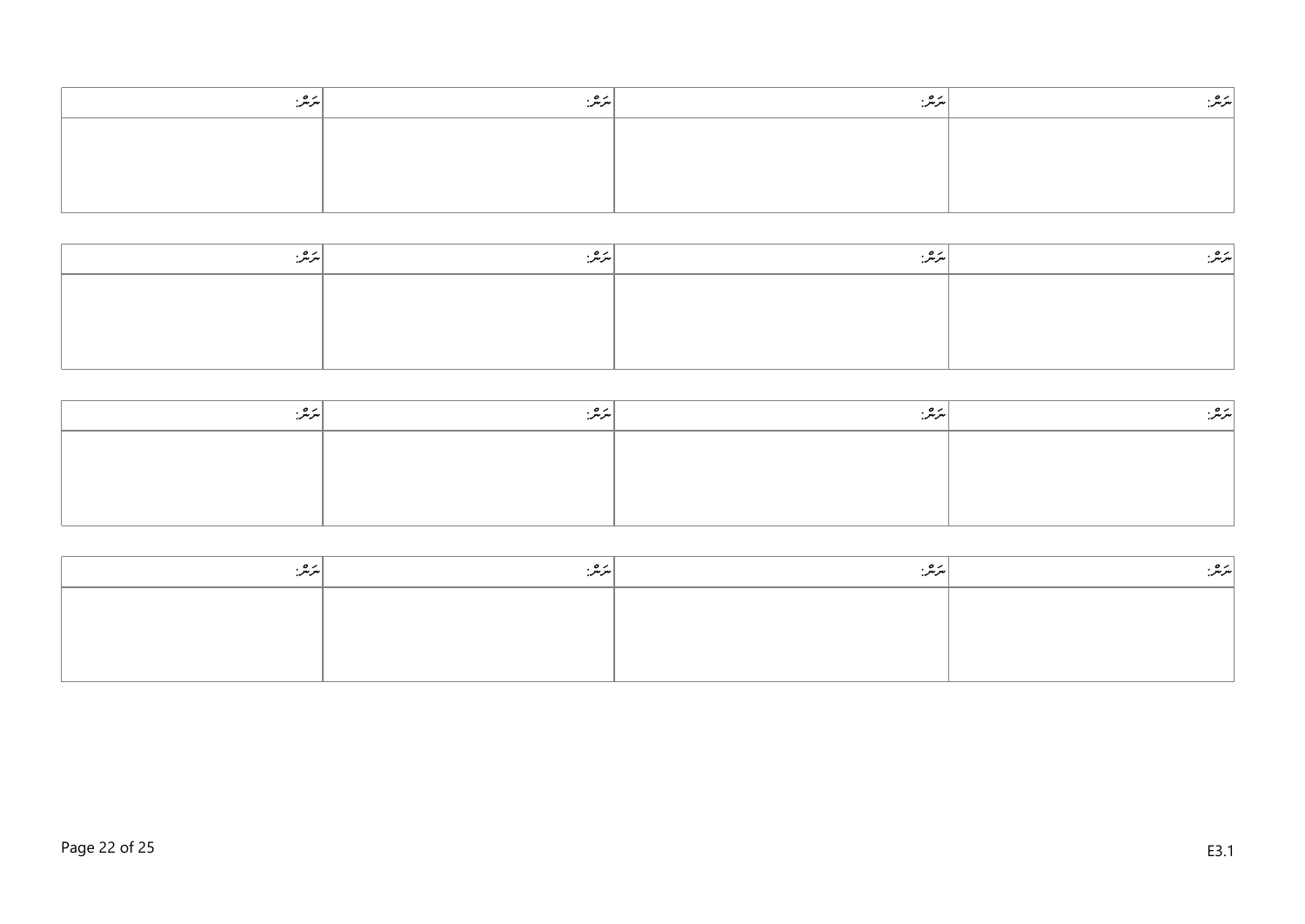| $\cdot$ | 。 | $\frac{\circ}{\cdot}$ | $\sim$<br>سرسر |
|---------|---|-----------------------|----------------|
|         |   |                       |                |
|         |   |                       |                |
|         |   |                       |                |

| ايرعر: | ر ه<br>. . |  |
|--------|------------|--|
|        |            |  |
|        |            |  |
|        |            |  |

| بر ه | . ه | $\overline{\phantom{0}}$<br>سرسر |  |
|------|-----|----------------------------------|--|
|      |     |                                  |  |
|      |     |                                  |  |
|      |     |                                  |  |

| 。<br>. س | ىرىىر |  |
|----------|-------|--|
|          |       |  |
|          |       |  |
|          |       |  |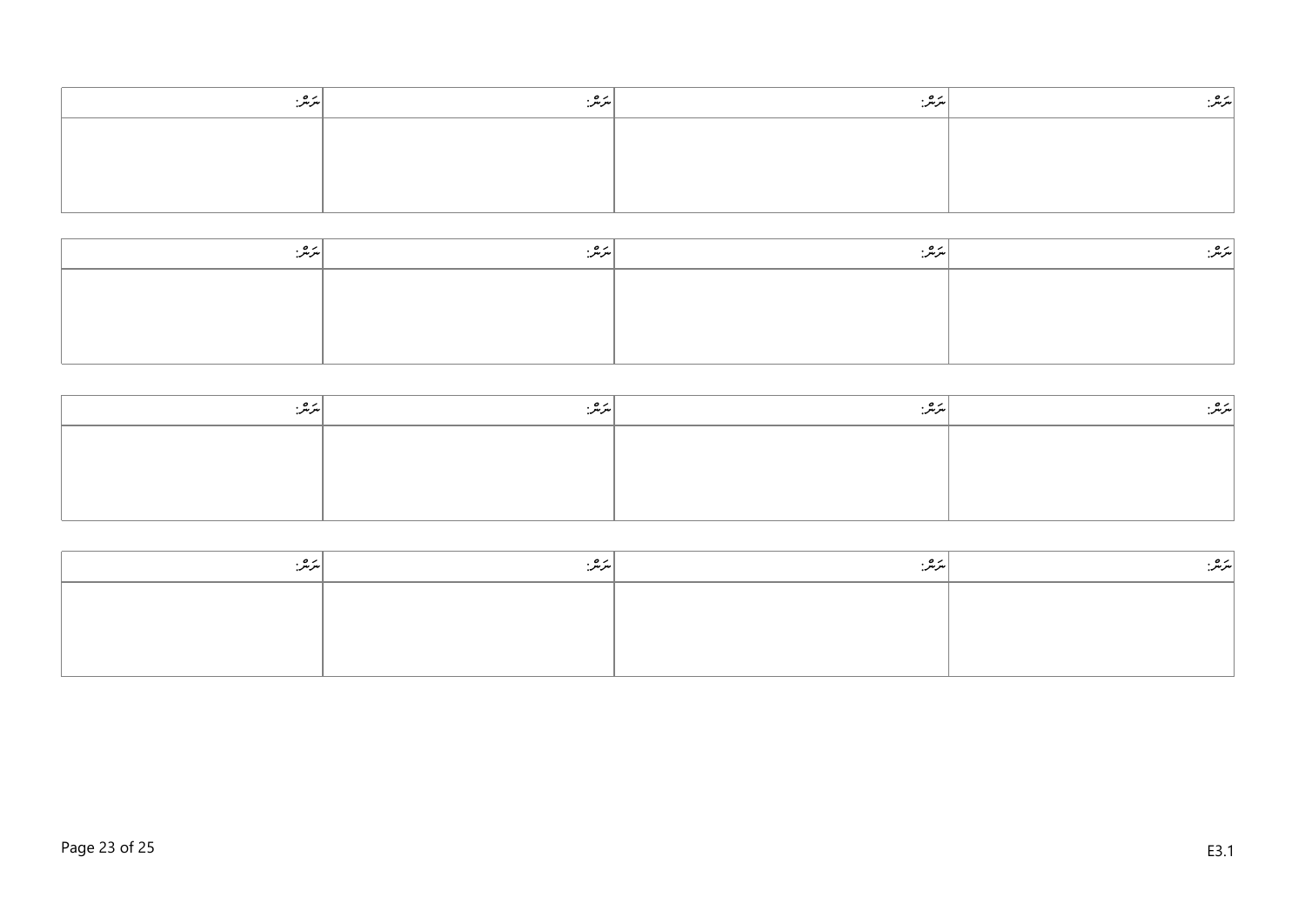| ير هو . | $\overline{\phantom{a}}$ | يرمر | اير هنه. |
|---------|--------------------------|------|----------|
|         |                          |      |          |
|         |                          |      |          |
|         |                          |      |          |

| ىر تىر: | $\circ$ $\sim$<br>" سرسر . | يترمير | o . |
|---------|----------------------------|--------|-----|
|         |                            |        |     |
|         |                            |        |     |
|         |                            |        |     |

| 'تترنثر: | 。<br>,,,, |  |
|----------|-----------|--|
|          |           |  |
|          |           |  |
|          |           |  |

|  | . ه |
|--|-----|
|  |     |
|  |     |
|  |     |